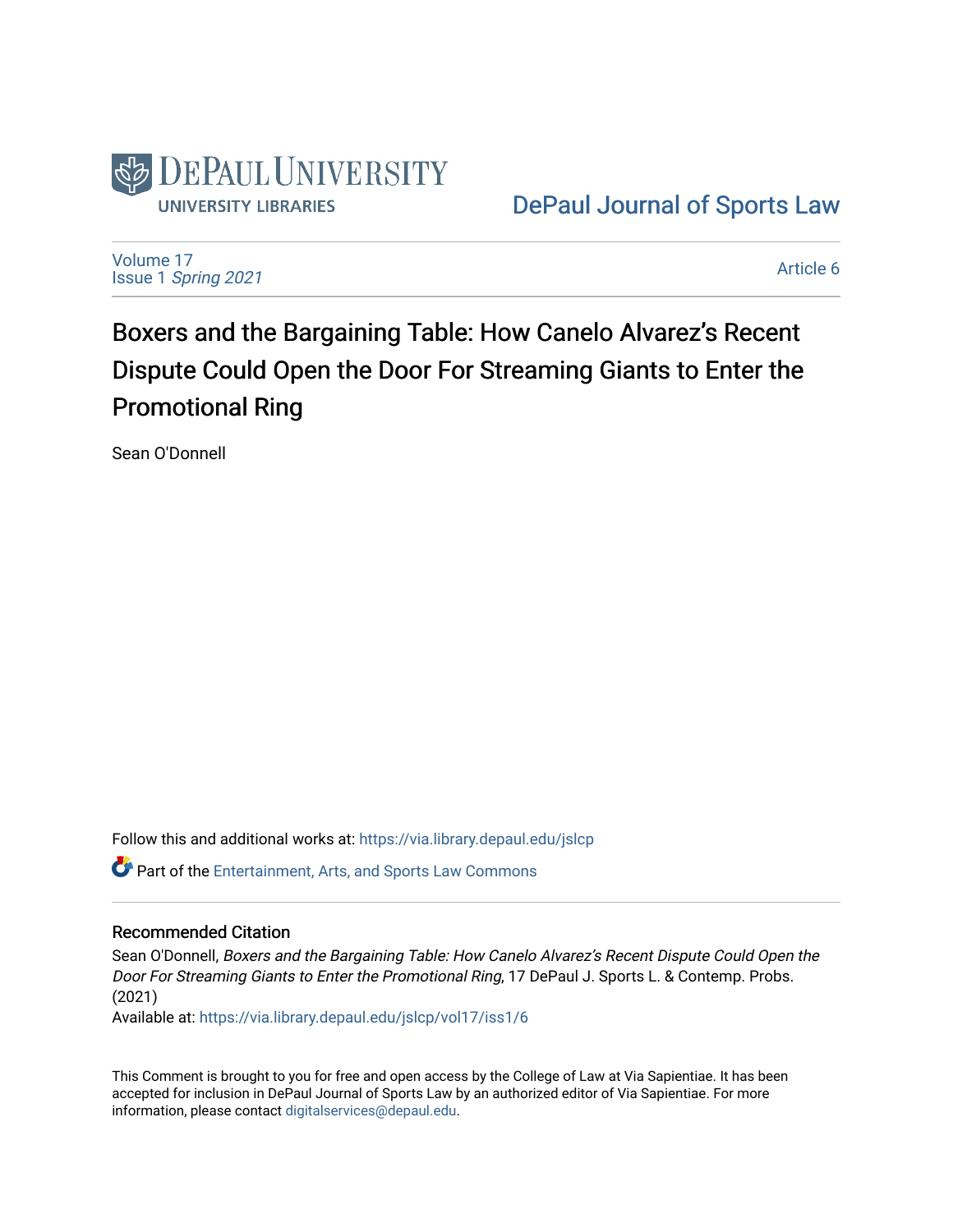# Boxers and the Bargaining Table: How Canelo Alvarez's Recent Dispute Could Open the Door For Streaming Giants to Enter the Promotional Ring

# Cover Page Footnote

Sean O'Donnell, J.D. Candidate, DePaul University College of Law, 2022; B.S. Political Science, University of Illinois at Urbana Champaign, 2017. Sean currently serves as a research staff writer for the DePaul Sports Law Journal and will serve as the Editor-in-Chief during the 2021-22 academic year. Sean would like to thank his family, friends and the DePaul community for their continued support.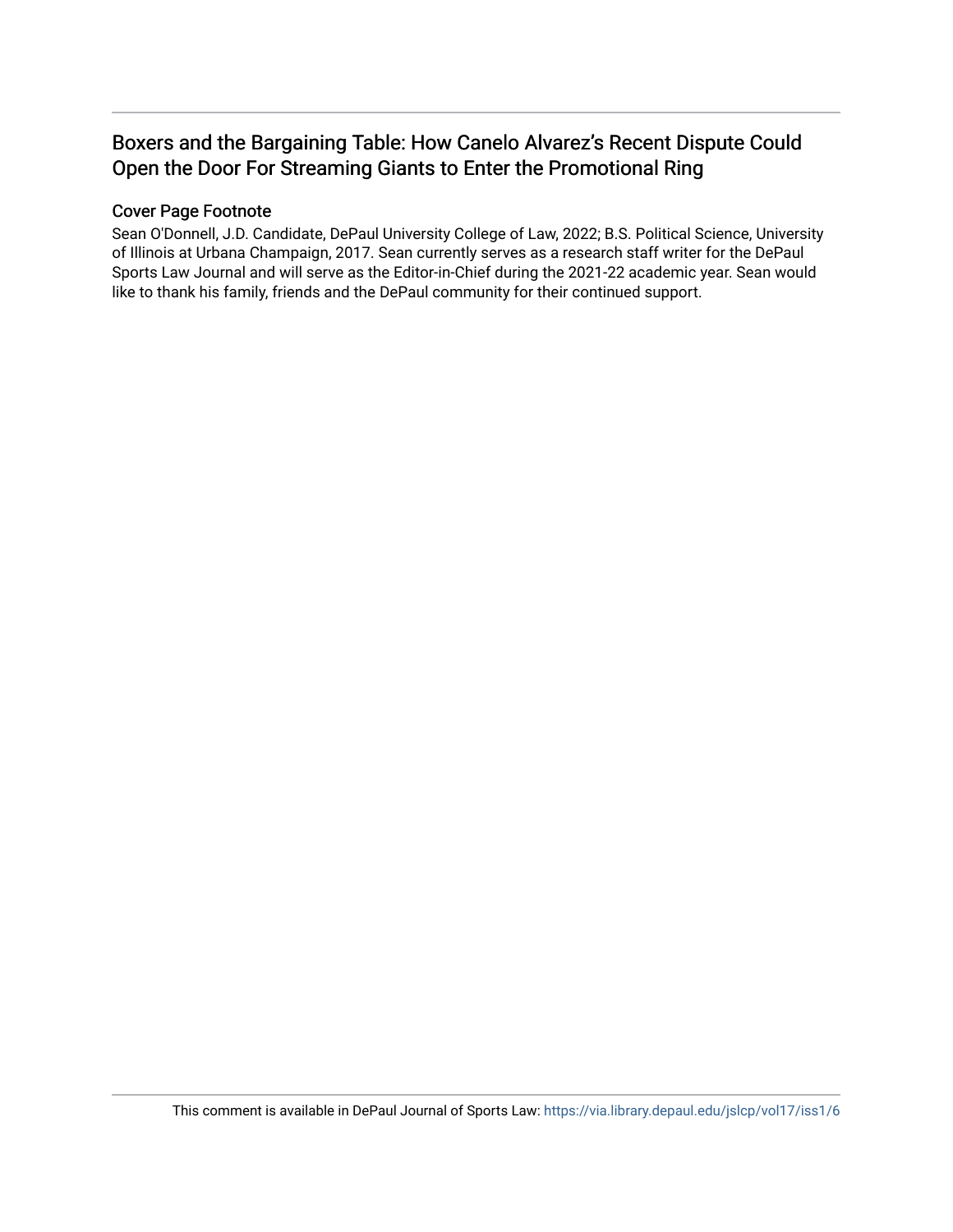## I. Introduction

Saul "Canelo" Alvarez is a force in the world of boxing. Hailing from Guadalajara, Mexico, he entered the sport as a phenom, making his professional debut at the ripe age of fifteen.<sup>1</sup> Since that fight in 2005, Canelo has risen to become one of boxing's biggest draws, setting numerous pay-per-view records and capturing championships at multiple weight classes over the course of his 56 total bouts.<sup>2</sup> His meteoric rise has led to his coronation as the sport's most profitable fighter, capped by his 2018 deal with the sports streaming giant  $DAZN<sup>3</sup>$ . The 5-year, 11 fight deal was supposed to net Canelo \$365 million, making it the largest contract in sports history at the time of signing. <sup>4</sup>

In the immediate aftermath, Canelo was riding high off of the deal, going on to complete three total fights under the new contract up to second-round knockout of Sergey Kovalev to win the WBO light heavyweight title on November 2, 2019.<sup>5</sup> The three bouts were incredibly lucrative for both DAZN and Canelo, however, at the start of 2020 the deal began to sour.<sup>6</sup> At the center of the issue lies Canelo's now former promoter, Oscar De La Hoya, CEO of Golden Boy Promotions and former boxing superstar.  $\frac{7}{5}$  Sadly, promoters committing wrongdoings against their fighters is a common theme in the boxing world. $8$ 

This Comment will focus on the recent settlement between Golden Boy, DAZN and Canelo, and will be broken up into three parts following the initial introduction. First, this comment will discuss the current structure of the business of boxing, the promoter-boxer relationship and governing law. Second, the background of the landmark deal inked by DAZN, Golden Boy Promotions and Canelo will be discussed including where the deal started to deteriorate, Golden Boy's error, and how the dispute was settled. Finally, a discussion of the impact of Canelo's case and how it could change the business landscape of boxing for some of its biggest stars with the entrance of streaming giants into the world of boxing. Overall, Canelo's story should be a cautionary tale for young fighters that teaches them to promote themselves and highlights the role that streaming giants could play in the coming years to curb the corruption that has tarnished the reputation of the sport.

<sup>1</sup> *History*, https://caneloteam.com/history/.

<sup>2</sup> *Id*.

<sup>3</sup> Dan Rafael, *Canelo Alvarez signs 5-year, 11-fight deal worth minimum \$365 million with DAZN*, ESPN (Oct. 17, 2018), https://www.espn.com/boxing/story/\_/id/25003974/canelo-alvarez-signs-5-year-11-fight-deal-worth-365 million-dazn.

<sup>4</sup> *Id*.

<sup>5</sup> Alvarez Compl. p. 2.

<sup>6</sup> *Id*.

<sup>7</sup>Dan Rafael, *Golden Boy Signs Alvarez*, ESPN (Jan. 22, 2010),

https://www.espn.com/sports/boxing/news/story?id=4851090.

<sup>8</sup> Ian Forman, *Boxing in the Legal Arena*, 3 Sports Law. J. 75, 78 (1996).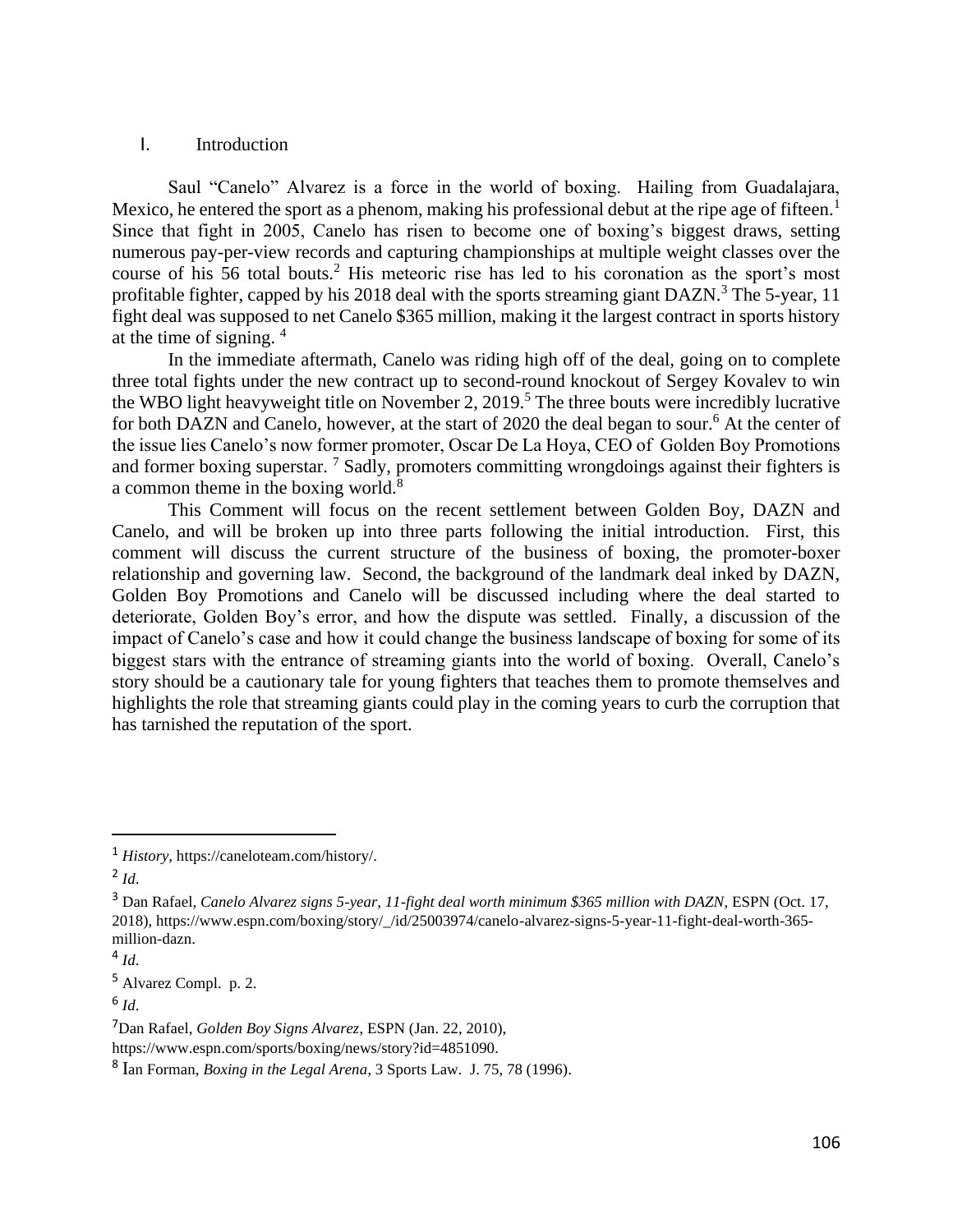#### II. Background

This section will provide an overview of the business of boxing, who the players are and how it is structured. It will then go into the current law that governs boxing, the Ali Act, and attempts to reform the Act. Additionally, it will examine agency law and how it applies to boxing followed by a historical analysis of litigation between boxers and promoters.

### A. The Structure of Boxing

The business of boxing involves a multitude of parties in order to make a fight happen. The main parties that will participate in negotiation pertaining to a fight are the promoters, managers and the network on which the fight is to be aired.<sup>9</sup> Historically, promoters have held all of the bargaining power in their relationship with the boxer and, as a result, have a large amount of control over the boxer's future.<sup>10</sup> The promoter's job lies in the business side of the sport as is part of the reason they maintain so much power over fighters.<sup>11</sup> The promoter holds the responsibility of organizing, promoting, marketing and producing a boxing match.<sup>12</sup> With this responsibility comes a high risk high reward situation, as the promoter bears the losses in connection with a fight but also reaps the reward if the fight is profitable.<sup>13</sup>

The boxer will typically sign a contract with the promoter for the right to promote his or her fights for a specified period of time.<sup>14</sup> Additionally, the boxer will have a manager who handles the day-to-day responsibilities surrounding a fighter.<sup>15</sup> Their role centers around being the exclusive representative or bargaining agent for the boxer who will negotiate with the promoter on behalf of the boxer in order to maximize the potential payout for the fighter.<sup>16</sup> The manager will be compensated with a cut of the purse they negotiate for the fighter which in turn incentivizes the manager to negotiate for the highest possible purse.<sup>17</sup> Conversely, promoters are incentivized to pay the fighter as little as possible in order to increase the amount of profits generated by the event. $^{18}$ 

The hierarchy of promoters is particularly top heavy, with the most premier promotional groups carrying stables of the best fighters in the world.<sup>19</sup> Canelo's former promoter, Golden Boy Promotions helmed by CEO Oscar De La Hoya, is one of the top groups with a large base of up

- $12 \, \text{Id}$
- <sup>13</sup> *Id*.
- $14 \, M$
- $15$  *Id.*
- $16$  *Id.*
- <sup>17</sup> *Id*.
- <sup>18</sup> *Id*.

<sup>9</sup> Bruce J. Zabarauskas, *The Regulation of Professional Boxing in New York*, 243 N.Y.L.J. 23 (2010).

<sup>10</sup> Chris Mannix, *Why Aren't More Major Fights Being Made in Boxing?*, Sports Illustrated (Jan. 14, 2019), https://www.si.com/boxing/2019/01/14/boxing-promoters-fighters-contracts-errol-spence.

<sup>11</sup> Zabarauskas, *supra*.

<sup>&</sup>lt;sup>19</sup>Mike Coppinger, *Who holds all the power in boxing? Here are the 25 most influential figures in the sport. The* Athletic (Aug. 19, 2019), https://theathletic.com/1108471/2019/08/19/who-holds-all-the-power-in-boxing-here-arethe-25-most-influential-figures-in-the-sport/.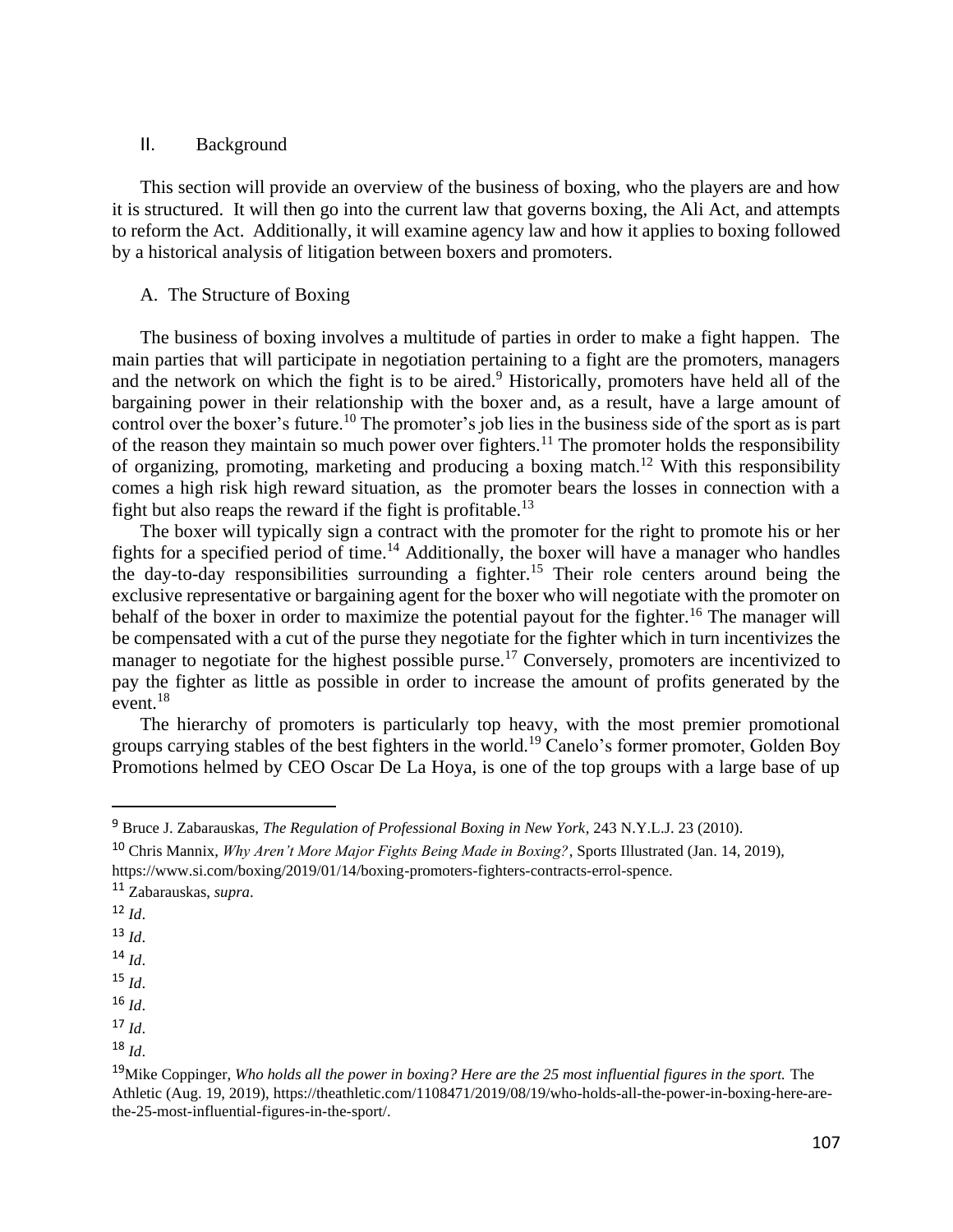and coming fighters that were signed partially because of Canelo's success.<sup>20</sup> Matchroom Sport and CEO Eddie Hearn are another top tier promotional group.<sup>21</sup> Based in the United Kingdom, Hearn controls the rights of Heavyweight champion Anthony Joshua among other household names.<sup>22</sup> However, the biggest promoter of all is Al Hayman, CEO of Premier Boxing Champions ("PBC").<sup>23</sup> He holds contracts with more than 200 fighters and controls all the means of production for PBC.<sup>24</sup> He is far and away the most powerful man in the sport, and also one of the most mysterious, never conducting interviews and avoiding all interaction with the media.<sup>25</sup> These promoters, including Hayman, have often found themselves in the courtroom due to their business dealings, which will be discussed in more detail later on in this comment.

In order to maximize profits, these top promoters will often attempt to align themselves with talented fighters at a young age.<sup>26</sup> In the case of Canelo, Oscar De La Hoya and Golden Boy Promotions signed the talented fighter in 2010, only five years after Canelo's professional debut in 2005.<sup>27</sup> At the time, Canelo was only a prospect, being named to ESPN's top 25 prospects to watch of that year.<sup>28</sup> Canelo's signing is no different than what many young fighters do. The alignment with a promoter at the start of a young fighter's career is mostly beneficial to the fighter in that the promoter helps to guide their career and make them a more marketable star.<sup>29</sup> As mentioned above, the promoter will incur any loss in profits that the fighter might incur, making signing a young fighter a heightened risk to the promoter.<sup>30</sup>

While the promoter's basic tasks are to sign the fighter to a bout and arrange the logistics surrounding the fight, they often overstep these parameters and act as semi-managers.<sup>31</sup> More often than not, the promoter will control both who the boxer fights and when they fight. $32$ Additionally, promoters will stifle the amount of bouts a boxer can compete in when they do not deem a matchup to be lucrative enough.<sup>33</sup> This process, often referred to as "cherry picking" within the sport, can lead to a heightened opportunity for cash flow, as was the case with Floyd Mayweather whose promoter Al Hayman notoriously avoided premier competition for Floyd in

 $^{21}$  *Id.* 

 $22 \, Id$ 

<sup>23</sup> *Id*.

 $^{24}$  *Id*.

<sup>25</sup> *Id*.

26 Zabarauskas, *supra*.

<sup>27</sup> Dan Rafael, *Golden Boy Signs Alvarez*, ESPN (Jan. 22, 2010), https://www.espn.com/sports/boxing/news/story?id=4851090.

<sup>30</sup> Zabarauskas, *supra*.

<sup>32</sup> Chris Mannix, *Why Aren't More Major Fights Being Made in Boxing?*, Sports Illustrated (Jan. 14, 2019), https://www.si.com/boxing/2019/01/14/boxing-promoters-fighters-contracts-errol-spence.

<sup>33</sup> Zabarauskas, *supra*.

 $^{20}$  *Id.* 

<sup>28</sup> *Id*.

 $^{29}$  *Id.* 

<sup>31</sup> *Id*.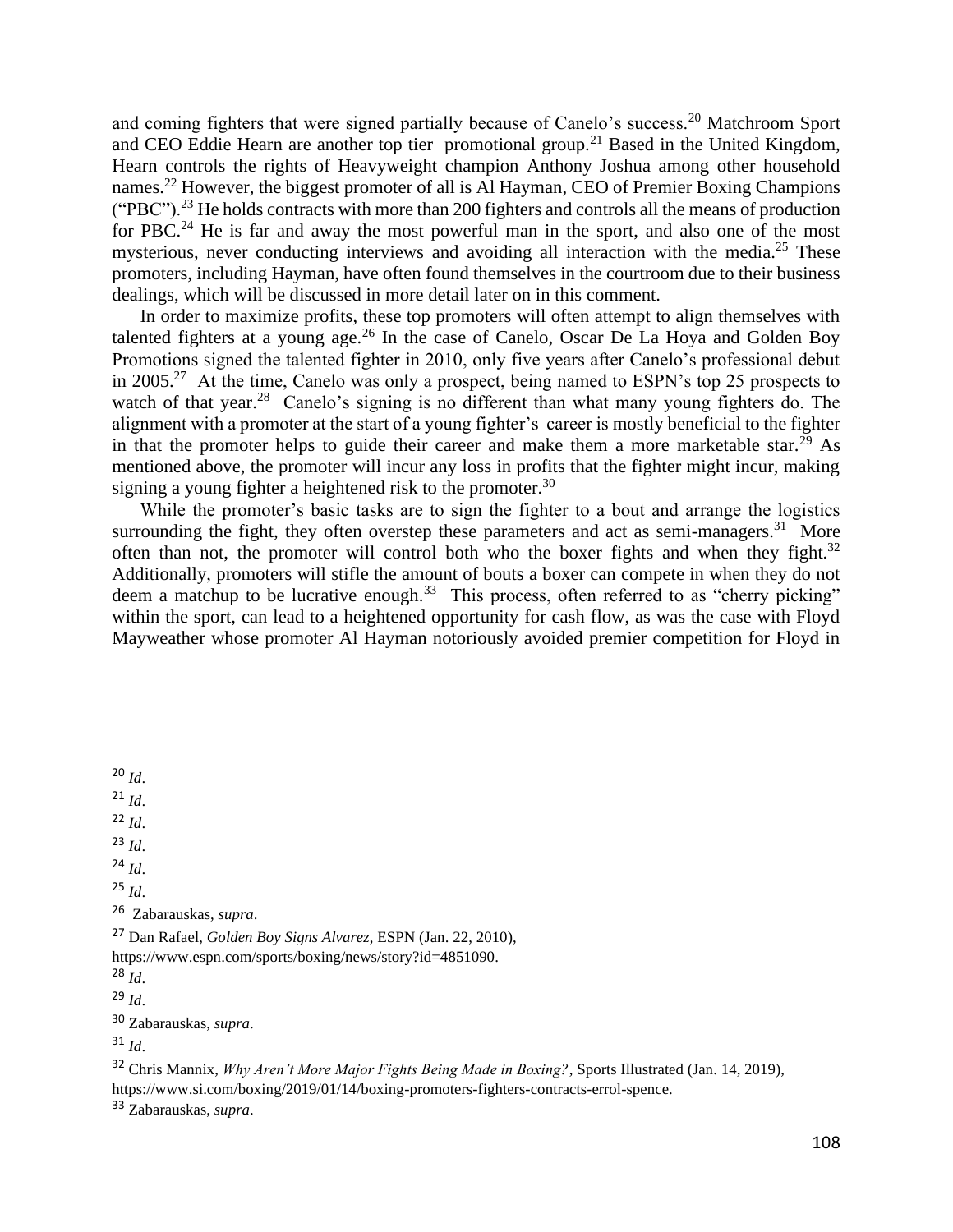order to keep his perfect record intact.<sup>34</sup> However, cherry picking can have adverse effects on a boxer's career as was the case for Sergio Martinez and Errol Spence.<sup>35</sup>

In the case of Errol Spence, the fight to make in 2019 was against Shawn Porter, another welterweight title holder, for a unification bout that would give one fighter all of the championship belts in that weight class.<sup>36</sup> This seemed like an easy fight to make, as both Fighters were underneath Al Hayman's promotional wing.<sup>37</sup> However, discussions of a bout did not materialize at the time because Hayman determined it just was not the fight to make in that instance.<sup>38</sup> This would have been an extremely lucrative fight for the two men. With titles on the line, it was clearly the best opportunity, but the promoter stifled any discussion. In Hayman's position it would make little sense to make this fight. He's guaranteed to lose one of his champions in the bout, and, with losing a belt, Hayman loses his own opportunities to maximize the profitability of a champion. For fighters, this can be frustrating, but for promoters it is just business.

In an interview with Sports Illustrated, Spence described why he puts so much trust in his promoter to shape his career, even though the decisions seemingly hamstring the fighters potential.<sup>39</sup> "You can make big fights happen, but when somebody's been doing the business side for you since your pro debut and they guide your career and they tell you, 'We're not going to do that fight right now' or 'You're not going to be the one doing that fight right now—we're going to take this fight and then we're going to do that fight later,' you tend to listen to them because they've been working the business side and they've been basically guiding your career and got you to the point you are now," Spence said.<sup>40</sup> "A lot of times you don't want to go against the grain on them because then if you mess up, they're like, 'I told you so.' You didn't listen, and then you feel bad. I think that's what a lot of fighters do. They listen to the person that's been guiding their career."<sup>41</sup> As Spence's statements highlight, the reason a good majority of fighters stick around with their promoters is a feeling of loyalty, even though the promoters show little in return to the fighters.

The fight between Porter and Spence eventually came to fruition, and was profitable for the two men, but for some fighters the chance to step into the ring for a big payday never materializes.<sup>42</sup> The case of Sergio Martinez illustrates the consequences of promoters overstepping their bounds and costing fighters their prestige in the process.<sup>43</sup> In 2010, Sergio Martinez was unexpectedly stripped of the World Boxing Council light heavyweight title, with the WBC citing the fighters

- <sup>36</sup> *Id.*
- <sup>37</sup> *Id*.
- <sup>38</sup> *Id.*
- <sup>39</sup> *Id.*
- <sup>40</sup> *Id.*
- <sup>41</sup> *Id.*

<sup>34</sup> https://www.theguardian.com/sport/slip-the-jab/2014/mar/03/floyd-mayweather-boxing-great-ducking-fights

<sup>35</sup> Chris Mannix, *Why Aren't More Major Fights Being Made in Boxing?*, Sports Illustrated (Jan. 14, 2019), https://www.si.com/boxing/2019/01/14/boxing-promoters-fighters-contracts-errol-spence.

<sup>42</sup> Josh Katzowitz, *Errol Spence Vs. Shawn Porter: Odds, Records, Purses, Prediction—Boxing Biz*, Forbes (Sep. 27, 2019) https://www.forbes.com/sites/joshkatzowitz/2019/09/27/errol-spence-vs-shawn-porter-odds-recordspurses-predictionboxing-biz/?sh=30f9ea312859.

<sup>43</sup> Katherine Figueroa, *The Twelfth Round: Will Boxing Save Itself?*, 36 Loy. L.A. Ent. L. Rev. 171, 172 (2016).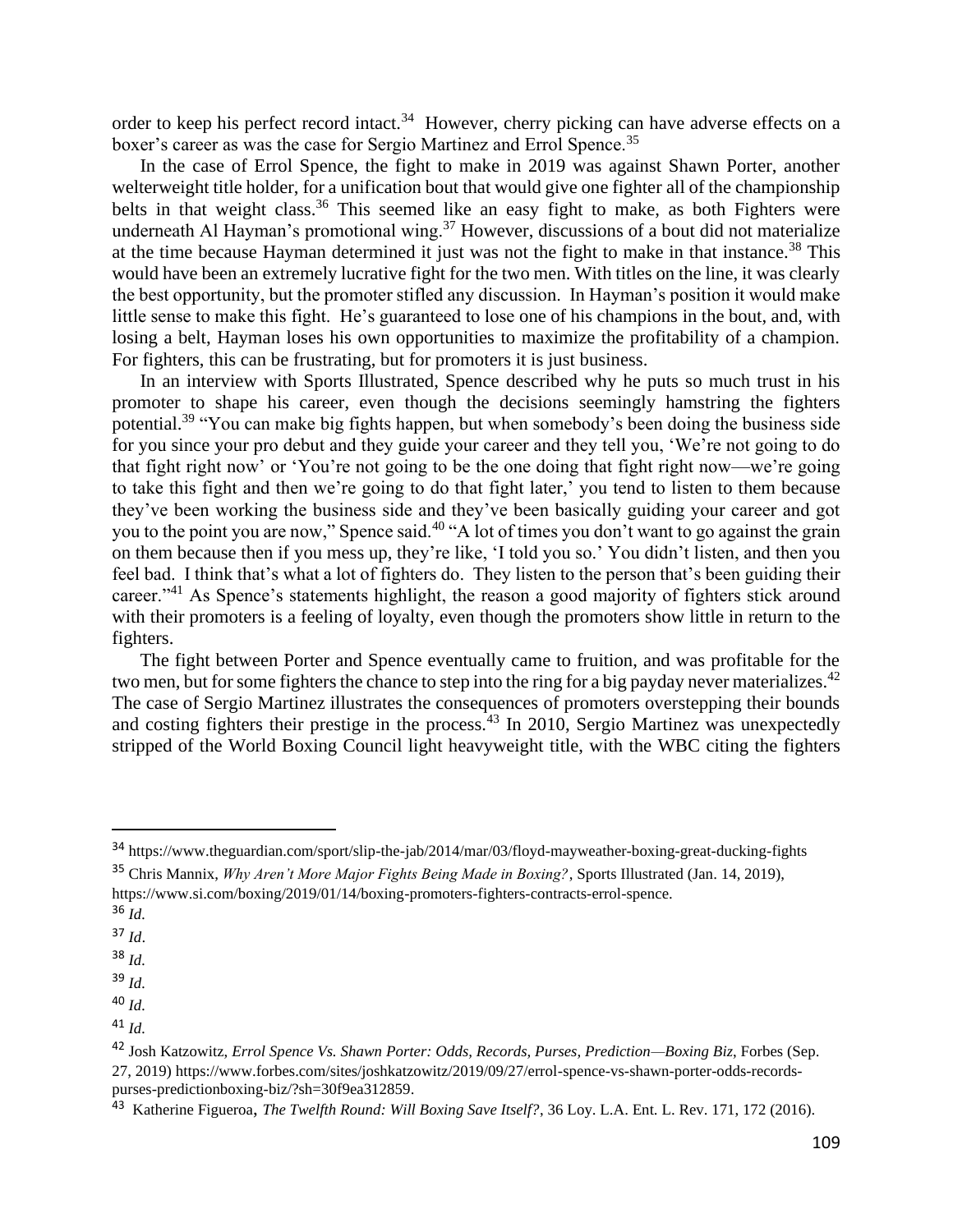indecisiveness in picking his next opponent.<sup>44</sup> After Martinez initially won the WBC belt, the mandatory challenger set by the WBC was Sebastian Zibik.<sup>45</sup> The WBC required the two to fight but Martinez's promoter and HBO, the network that paid the promoter to broadcast Martinez's fights, had other ideas.<sup>46</sup>

HBO preferred that Martinez fight someone more competitive and stopped Martinez from accepting the fight.<sup>47</sup> Martinez was then stripped of the belt and Zibik was given the title by default.<sup>48</sup> Zibik was then required by WBC to defend the belt against Julio Caesar Chavez Jr., and upon Zibik's acceptance, HBO agreed to broadcast the fight.<sup>49</sup> The network that denied Martinez his opportunity to defend his title turned on him and essentially cost him the belt, while at the same time allowing other fighters to compete for the very same title on their network.<sup>50</sup> Zibik went on to lose the bout and Chavez Jr. was crowned the new WBC light middleweight champion, with boxing pundits calling him a "paper champion" who was handed the belt due to his father, Chavez Sr., being a legend of the sport.<sup>51</sup>

It would appear the network is solely at fault for Martinez losing the belt, however the promoter shoulders the blame as well. Martinez's promoter was vocal in his displeasure with HBO and did not hold back in chastising the network, but when thinking back to HBO's original reasoning for not holding the fight - lack of revenue - the promoter is just as incentivized as HBO to not have Martinez compete.<sup>52</sup> The promoter's responsibilities include contracting with these networks, and had Martinez's promoter fought for his prizefighter with the network, Martinez might not have been in this situation.

The stories of Spence and Martinez help showcase the bad business of boxing and how power is structured within the sport. The networks and the promoters have their own agendas that can often be against the best interest of the fighter's career. Without more power outside of the ring these same situations are bound to continue to happen.

B. Boxing and the Law

What has consistently hamstrung the sport of boxing is a lack of legal accountability for promoters and promotional groups. In the long and checkered history of the sport, there has been very little intervention from the government in the form of regulation and legislation. In the 1950s, the federal government first stepped into the ring in an attempt to regulate the sport but not for the purpose of helping fighters.<sup>53</sup> At the time, organized crime was a major player in the realm of

<sup>44</sup>Dan Rafael, *WBO Strips Martinez of the Title*, ESPN (Jun. 1, 2010)

https://www.espn.com/sports/boxing/news/story?id=5238745.

<sup>45</sup> Katherine Figueroa, *The Twelfth Round: Will Boxing Save Itself?*, 36 Loy. L.A. Ent. L. Rev. 171, 174 (2016). <sup>46</sup> *Id*.

<sup>47</sup> *Id*.

<sup>48</sup> *Id*.

<sup>49</sup> *Id*.

<sup>50</sup> *Id*.

<sup>&</sup>lt;sup>51</sup> *Id.* A Paper Champion is a boxing champion who is considered to be a false champion, or champion only on paper.

<sup>52</sup> Dan Rafael, *WBO Strips Martinez of the Title*, ESPN (Jun. 1, 2010)

https://www.espn.com/sports/boxing/news/story?id=5238745.

<sup>53</sup> Graham Brooks et al., *Fraud, Corruption and Sport* 161-165 (2013).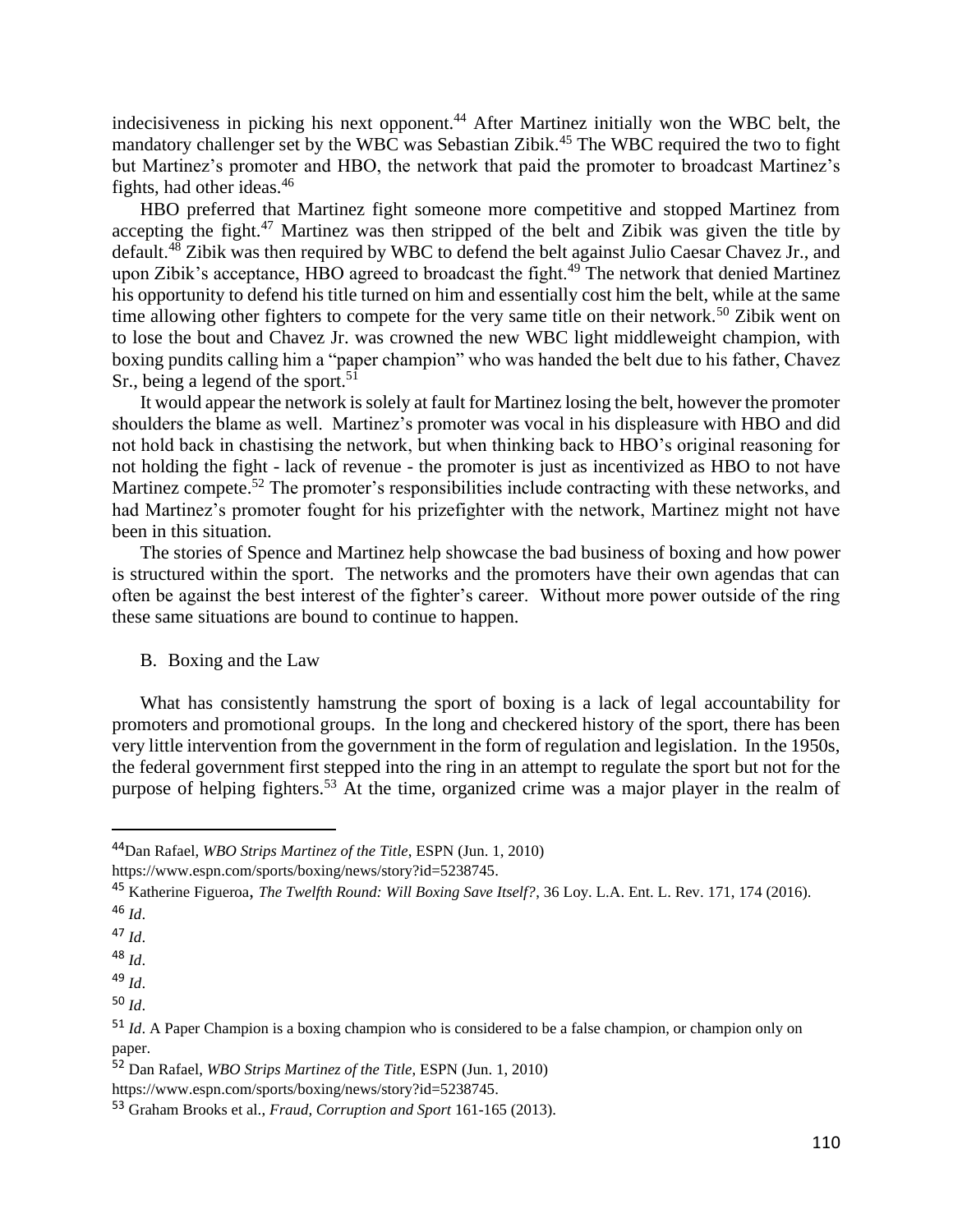boxing, leading to a Department of Justice ("DOJ") investigation into the practices of the sport.<sup>54</sup> The investigation prompted the federal government to file a civil antitrust lawsuit against the International Boxing Club of New York as well as other organizations, claiming section one and two of the Sherman Antitrust Act had been violated.<sup>55</sup> The district court, in applying the Sherman Act to the sport, ruled in favor of the federal government and Defendants appealed to the Supreme Court.<sup>56</sup>

The government alleged that the Defendants engaged in interstate commerce in connection to promoting a professional boxing championship fight and that the Defendants monopolized the promotion, exhibition, broadcasting, telecasting, and motion picture production and distribution of the fights.<sup>57</sup> The Supreme Court held that boxing was not outside the scope of federal antitrust laws and affirmed the district court's decision.<sup>58</sup> This landmark case was the first real attempt at cleaning up the corrupt dealings of the sport, however its goal was not to protect fighters but rather to remove organized crime from the sport.

It was not until the 1990s that the government again stepped into the ring in an attempt to legislate the issue of safety in the sport.<sup>59</sup> Senators John McCain and Richard Bryan sponsored the Professional Boxing Safety Act ("PBSA") in 1994, with the Act focusing on the health and safety of boxers.<sup>60</sup> The bill was not passed during the 1994 Congressional session but, in 1995, Congress finally enacted its first piece of boxing legislation with the PBSA.<sup>61</sup> The PBSA set forth a purpose: "(1) to improve and expand the system of safety precautions that protects the welfare of professional boxers; and (2) to assist State boxing commissions to provide proper oversight for the professional boxing industry in the United States."<sup>62</sup> The Act required that boxers undergo physical examinations before every fight to prevent injured boxers from competing, and also required doctors and an ambulance to be present during the bout.<sup>63</sup> While the Act had good intentions, it was a failure at launch, mainly due to the lack of enforcement at the federal level with the Act solely dependent on state agencies to carry out the regulations.<sup>64</sup> The PBSA did nothing to combat

<sup>57</sup> *Id*.

<sup>58</sup> *Id*.

<sup>60</sup> *Id*.

<sup>54</sup> *Id*.

<sup>55</sup> *United States v. Int'l Boxing Club of N.Y., Inc*., 348 U.S. 236, 242 (1955). 15 U. S. C. §§ 1 and 2. These sections provide: "§ 1. Every contract, combination in the form of trust or otherwise, or conspiracy, in restraint of trade or commerce among the several States, or with foreign nations, is declared to be illegal . . . . Every person who shall make any contract or engage in any combination or conspiracy declared by sections 1-7 of this title to be illegal shall be deemed guilty of a misdemeanor "§ 2. Every person who shall monopolize, or attempt to monopolize, or combine or conspire with any other person or persons, to monopolize any part of the trade or commerce among the several States, or with foreign nations, shall be deemed guilty of a misdemeanor . . . ."

<sup>56</sup> *Id*.

<sup>59</sup> Edmund P. Edmonds and William H. Manz., *Congress and Boxing: A Legislative History, 1960-2003*, 13-16 (2005).

<sup>62</sup> Professional Boxing Safety Act, 15 U.S.C. § 6302 (1996).

<sup>63</sup>*Id*.

<sup>64</sup> Melissa Bell, *Time to Give Boxers a Fighting Chance: The Muhammed Ali Boxing Reform Act,* 10 DePaul-LCA J. Art & Ent. L. 473, 477-78 (2000).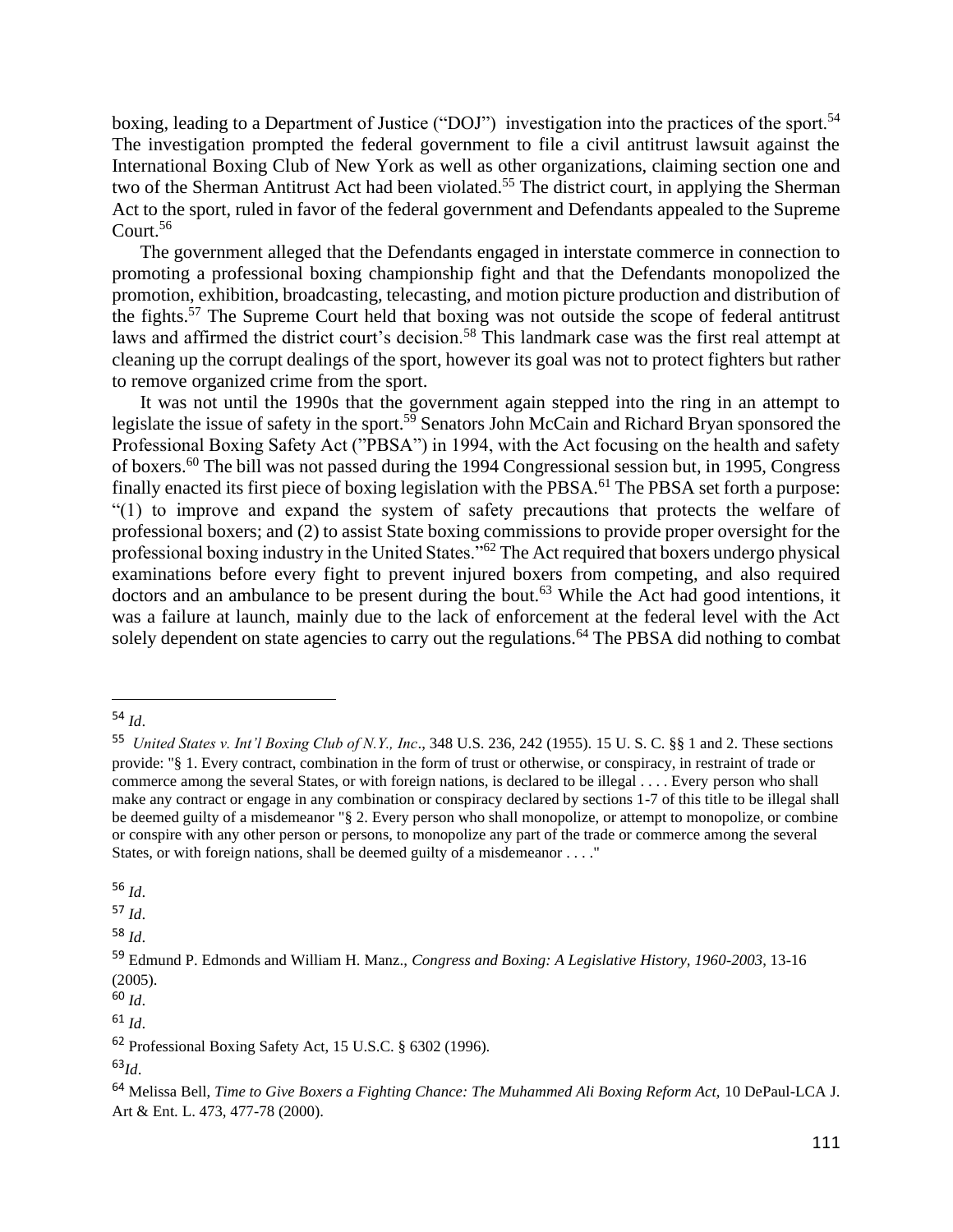the corruption deeply rooted in the sport or to prevent fighters from being taken advantage of by seedy business practices.<sup>65</sup>

Congress and Senator McCain attempted to remedy some of the PBSA's issues with the introduction of the Muhammed Ali Boxing Reform Act in 1998. The Ali Act, as it's commonly referred to, sought to amend the PBSA by expanding its regulations to business dealings outside of the ring.<sup>66</sup> The Act was signed into law in 2002, having a purpose: "(1) to protect the rights and welfare of professional boxers on an interstate basis by preventing certain exploitive, oppressive and unethical business practices; (2) to assist State boxing commissions in their efforts to provide more effective public oversight of the sport; and (3) to promote honorable competition in professional boxing and enhance the overall integrity of the industry."<sup>67</sup> While the purpose of the act appears to dispel all of the concerns regarding the sport of boxing, like the PBSA it has been disappointingly ineffective.<sup>68</sup>

The Act attempted to fix the often-exploitive nature of boxing by targeting the managers and promoters and making it unlawful for a promoter to have a direct or indirect financial interest in the management of a boxer.<sup>69</sup> For managers, the Act made it unlawful to have a direct or indirect interest in the promotion of a boxer or, to be employed by or receive compensation or other benefits from a promoter, except amounts received as consideration under the manager's contract with a boxer.<sup>70</sup> With these provisions, the Act aimed to clearly define the relationship between boxers, their managers and their promoters.<sup>71</sup> While this is an excellent sentiment, it is all for naught due to the lack of enforcement created within the Act itself thus allowing promoters and managers to continue taking advantage of their fighters.

The problems of the PBSA are again present in the Ali Act as lack of enforcement measures make it essentially worthless.<sup>72</sup> The Ali Act does nothing to establish an oversight committee for the sport with enforcement being reserved only to the United States Attorney General, individual states attorneys and boxers themselves.<sup>73</sup> Further the Attorney General and the chief law enforcement officer of each State are not obligated to prosecute claims regarding violations of the Ali Act.<sup>74</sup> To make things worse, the DOJ has related that violations of these laws are considered misdemeanors that do not receive any significant resources from the agency.<sup>75</sup> The DOJ is clearly disinterested in enforcement of any of the Act's provisions, and, absent a national oversight committee, the DOJ would not be equipped to find violations of the Act within boxing.<sup>76</sup> The only

<sup>70</sup> *Id*.

 $72$  *Id.* 

<sup>73</sup> Groschel *supra*.

<sup>74</sup> *Id*.

<sup>75</sup> Figueroa *supra*.

<sup>76</sup> Devin J. Burstein, *The Muhammad Ali Boxing Reform Act: Its Problems and Remedies, Including the Possibility of a United States Boxing Administration*. 21 Cardozo Ars & Ent. L. J. 433, 459 (2003).

<sup>65</sup> *Id*.

<sup>66</sup> *Id*.

<sup>67</sup> The Muhammad Ali Boxing Reform Act, 15 U.S.C. § 6301 (2006).

<sup>68</sup> Bell *supra*.

<sup>69</sup> The Muhammad Ali Boxing Reform Act, 15 U.S.C. § 6301 (2006).

<sup>71</sup> Cristina E. Groschel, *Down for the Count: The Muhammad Ali Reform Act and Its Shortcomings*, 26 Nova L. Rev. 927, 942-950 (2002).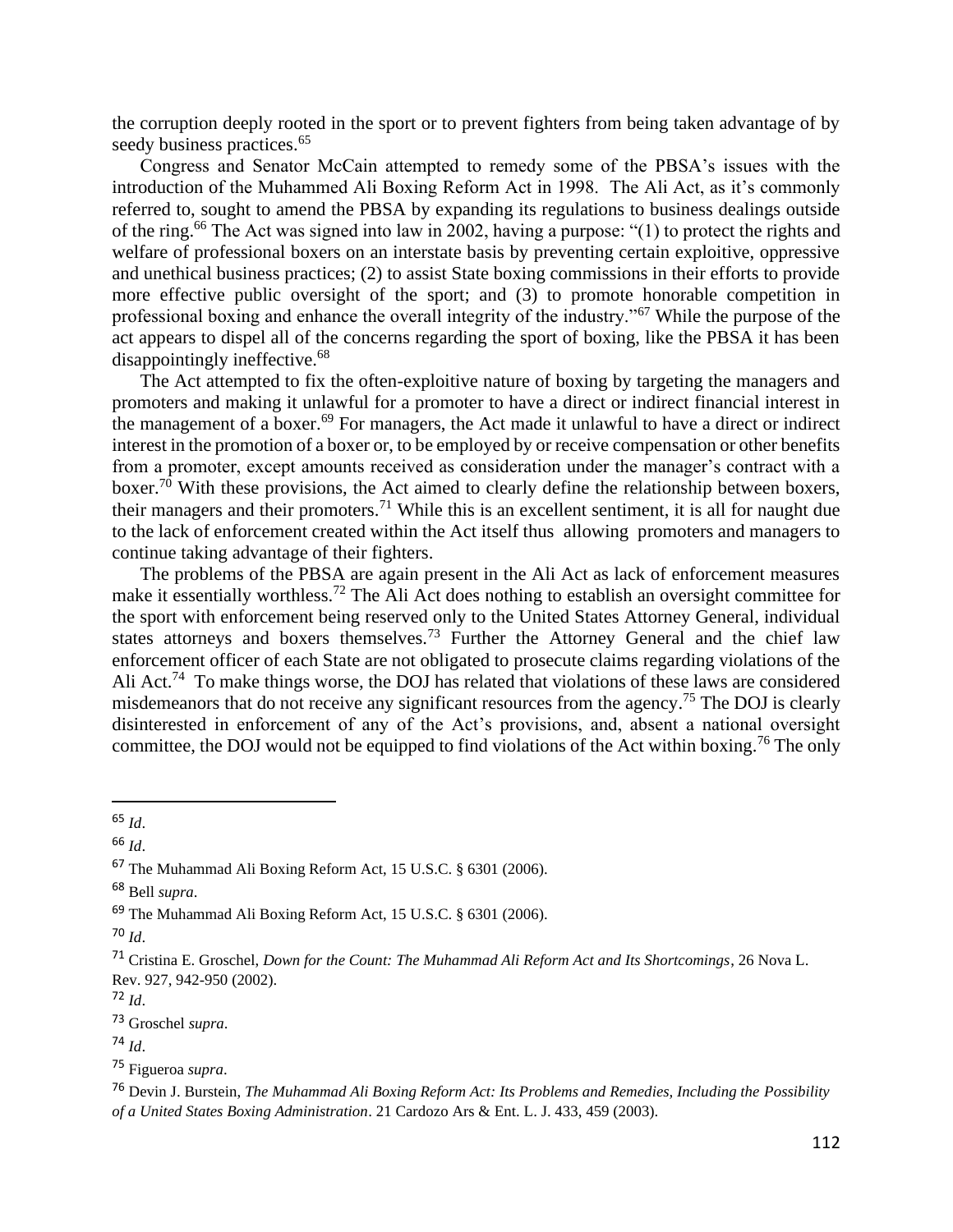true option of enforcement of the Act is for private civil claims to be brought by the injured party (the fighter). $^{77}$ 

A professional boxer may not be aware of their rights and most likely would not bring forth a claim for a fear of being turned away by major promotional groups.<sup>78</sup> Boxers often come from economically fragile situations, as is the case for Canelo who grew up in poverty. They are often not privileged enough to have strong educational backgrounds where they would fully understand how to bring legal action against their promoter or manager.<sup>79</sup> On the other hand, managers and promoters are well versed in the field of law as they often have a legal background themselves because they have to deal with contracts and lawyers on a regular basis. $80$  They have a clear advantage over their uneducated fighter. Absent a manager or promoter explaining the Ali Act and the rights it provides to the fighter, the likelihood of the fighter even knowing that they could bring a lawsuit against their own promoter or manager is very small.<sup>81</sup>

Moreover, promoters are the main source of cash flow for a fighter.<sup>82</sup> As discussed above, the promoter is the one who makes sure the fighter is paid and from there the manager takes their cut of the fighter's purse. Boxers would need to have not only legal knowledge of the Ali Act, but the financial prowess to be able to take on the person who writes their checks. $83$  This limits the Act to only applying to the wealthiest fighters. Wealthy fighters, like Canelo, can afford to hire their own legal team and are such a big draw that no matter the outcome of the lawsuit, another promotional group would be eager to sign them. The average boxer's best chance at protection is from the government and, the way the Ali act is currently structured, up and coming boxers do not have a fighting chance against the machine that is organized boxing.<sup>84</sup>

Overall the legislative attempts to curtail the corruptive practices in the sport of boxing have sadly come up short. Both had good intentions but failed miserably in the area of enforcement and, absent avenues for boxers to pursue legal action, the sport will continue to face issues outside of the ring.

# C. Out of the Ring and Into the Courtroom

With the overall lack of regulations to protect a fighter's business interests, premier boxers often find themselves in the legal arena, squaring off against the promoters who were hired to protect their interests.<sup>85</sup> A discussion on legal battles in boxing cannot be conducted without mentioning one man: Don King. King and his promotional group stood atop the mountain for decades, promoting fighters like Mike Tyson and Muhammad Ali<sup>86</sup> King will go down as one of

<sup>79</sup> *Id*.

- <sup>80</sup> *Id*.
- <sup>81</sup> *Id*.

<sup>82</sup> *Id*.

<sup>85</sup> Thomas Hauser, *No One is Enforcing the Federal Boxing Laws*, ESPN (Sep. 25, 2007) https://www.espn.com/sports/boxing/news/story?id=3032059.

<sup>77</sup> *Id*.

<sup>78</sup> *Id*.

<sup>83</sup> *Id*.

<sup>84</sup> *Id*.

<sup>86</sup> Jay Caspian Kang, *The End and Don King: The Crumbling of an American Icon*, Grantland (Apr. 4, 2013) https://grantland.com/features/don-king-faces-end-career/.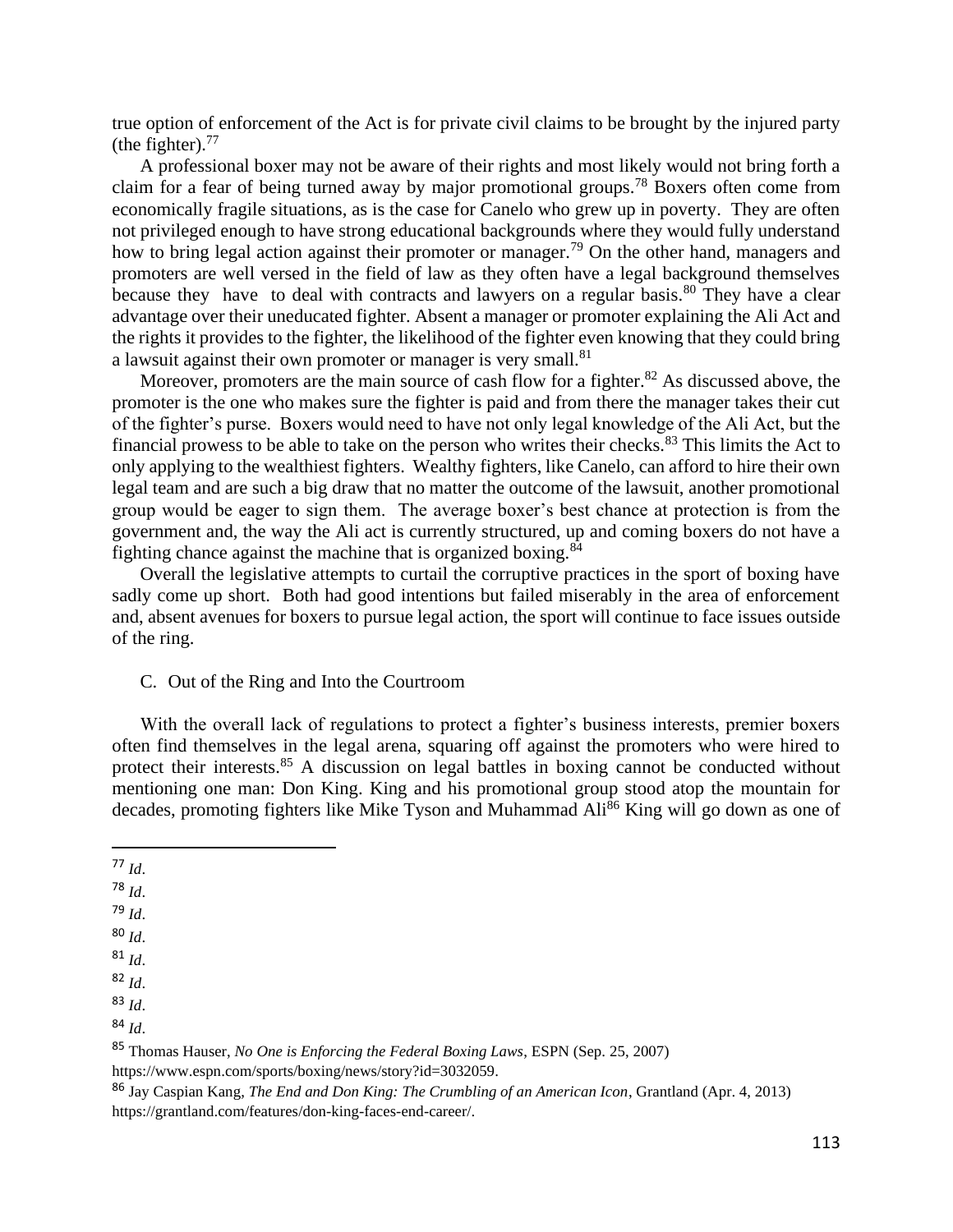the most notorious promoters of all time, not for his all-time great fighters, but rather his skill in violating the rights of boxers with shady tactics.<sup>87</sup>

In 1980, fresh off a loss to Larry Holmes, Muhammad Ali was at the end of his career.<sup>88</sup> This did not stop King from shortchanging the man who made him, by betraying Ali and taking \$1.2 millions of an \$8 million guaranteed payout. To make matters worse, King took advantage of the greatest fighter in history one final time by coercing the confused and unhealthy Ali to sign a contract giving King the option to promote any of Ali's future bouts and barring Ali from pursuing any punitive damages against him.<sup>89</sup> This predatory practice would continue with most of King's fighters in the 1970s and 1980s. $90$ 

In a now famous case of promoter tactics, King filed suit against his fighter Buster Douglas on May 18, 1990 in order to gain back control over the fighter.<sup>91</sup> Douglas, fresh off of the biggest upset in boxing history, defeated King's main cash cow in Mike Tyson by tenth round knockout on February 10, 1990, becoming the Heavyweight Champion of the World.<sup>92</sup> Prior to the shocking knockout, Douglas was knocked down in the eighth round and stood up after barely making it to his feet in ten seconds.<sup>93</sup> This caused King to become irate ringside, protesting the "long count" that allowed Douglas back to his feet and screaming at the representatives of the two sanctioning bodies, the World Boxing Association and the World Boxing Council.<sup>94</sup> He exclaimed that the referee was "getting his man beat" and that the fight should have been over in favor of Tyson, even though he represented both fighters in the ring.<sup>95</sup> After the fight's conclusion, King went as far as playing tape of the Douglas knockdown and arguing that the decision should be reversed in favor of Tyson.<sup>96</sup> Douglas understandably took exception to this in the aftermath of the fight, feeling as though he was betrayed by his promoter.  $97$ 

After the fight, Douglas and his manager, John Johnson, spoke with King about a potential rematch with Tyson slated for June of 1990 at the Trump Plaza in Atlantic City, New Jersey.<sup>98</sup> A few days later, Douglas met with representatives from the Mirage Hotel in Las Vegas, who were eager to host Douglas' defense of the heavyweight title, without King.<sup>99</sup> King became aware of the negotiation and attempted to reach an agreement with either Douglas or Mirage but to no avail.<sup>100</sup> Douglas proceeded to sign a two fight deal with Mirage worth \$25 million per fight, with the provision that the contract cannot be performed until King's exclusive rights to the fighter were

<sup>88</sup> *Id*.

<sup>89</sup> *Id*.

- <sup>92</sup> *Id*.
- <sup>93</sup> *Id*.
- <sup>94</sup> *Id*. 766
- <sup>95</sup> *Id*.
- <sup>96</sup> *Id*.

- <sup>98</sup> *Id*. at 749 <sup>99</sup> *Id*.
- $100$  *Id.*

<sup>87</sup> *Id*.

<sup>91</sup> *Don King Prods., Inc. v. Douglas*, 742 F. Supp. 741, 755 (S.D.N.Y.1990).

<sup>97</sup> *Id*.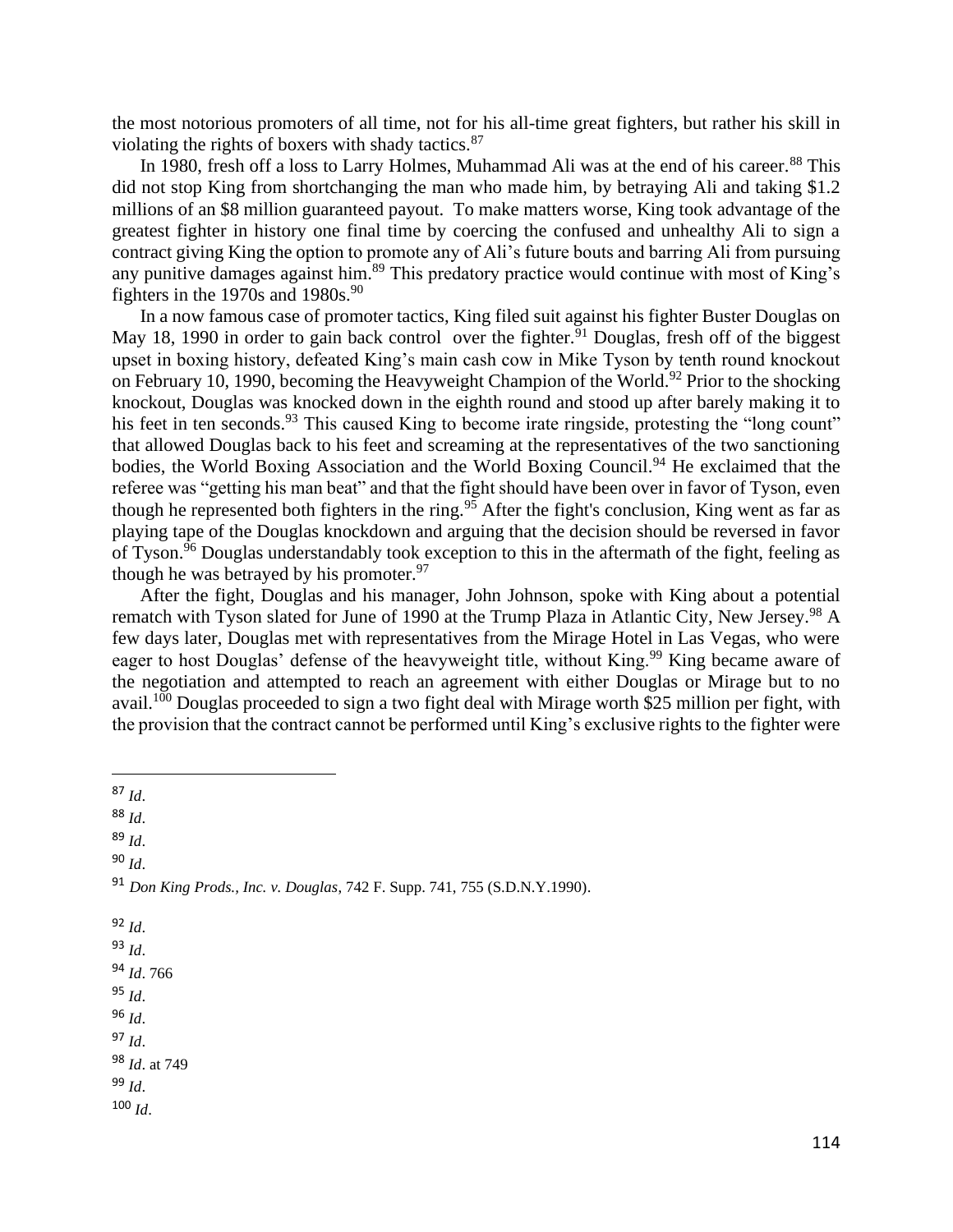terminated.<sup>101</sup> King subsequently filed suit in order to bar Douglas from performing under the contract.<sup>102</sup>

Douglas contended that King breached the contract by vehemently opposing his victory against Tyson, citing the promoter's fiduciary duties and breach of the covenant of good faith and fair dealing.<sup>103</sup> In analyzing the good faith and fair dealing claim, the court stated that the covenant is violated when a party acts in such a way that would deprive the other of the right to benefit under the agreement.<sup>104</sup> This implied covenant does not create new contractual rights, but "ensures that parties to a contract perform the substantive, bargained-for terms of their agreement," and that parties are not unfairly denied "express, explicitly bargained-for benefits."<sup>105</sup> The court concluded that King appeared to have breached his duty to Douglas by favoring Tyson.<sup>106</sup> King tried to stop the fight which Douglas had bargained for and further questioned the victory even though Douglas had bargained for an opportunity to fight without King's meddling.<sup>107</sup>

The court further analyzed King's fiduciary obligations as a promoter to Douglas and also Douglas' fiduciary duty to negotiate in good faith with King.<sup>108</sup> Douglas alleged that King did next to nothing in promoting him, citing King's favoritism to Tyson as evidence.<sup>109</sup> King countered with Douglas' Mirage deal arguing that Douglas owed him a contractual duty to fight in bouts promoted by King, or at the very least negotiate with King in good faith.<sup>110</sup> Ultimately, the court concluded that summary judgement was not appropriate for either party and that the issues alleged should be settled at trial. $111$ 

Like the Canelo case, Douglas and King settled out of court, with King earning a \$4 million payment from Mirage for the rights of the Douglas-Holyfield bout to take place at its Las Vegas hotel.<sup>112</sup> However, Douglas was unable to completely sever ties with King, as King had the option to promote Douglas-Tyson II.<sup>113</sup> This case is an early illustration of how litigious promoters can have their way with fighters. Even when the promoter is seemingly in the wrong, their courtroom experience tips the scales in their favor.

Sadly, the seedy practices that made King one of the most wealthy and powerful promoters in the history of the sport have continued well after his legal troubles with Douglas. These practices can befall even little-known fighters like Rayco Saunders, who filed suit against his promoter, GFS Entertainment, in 2017.<sup>114</sup> The contract at issue here stated Saunders would be paid a purse of

<sup>101</sup> *Id*.

<sup>102</sup> *Id*. <sup>103</sup> *Id*. at 767-768 <sup>104</sup> *Id*. at 767 <sup>105</sup> *Id*. <sup>106</sup> *Id*.  $107$  *Id.* <sup>108</sup> *Id*. at 771 <sup>109</sup> *Id*. <sup>110</sup> *Id*. <sup>111</sup> *Id*. at 777.

<sup>112</sup> Phil Berger, *King, Douglas Reach Settlement*, The New York Times (July 18, 1990) https://www.nytimes.com/1990/07/18/sports/king-douglas-reach-settlement.html. <sup>113</sup> *Id*.

<sup>114</sup> *Saunders v. GFS Ent. Grp., LLC*, 2017 WL 8941223 at \*1 (W.D. Pa. Aug. 22, 2017).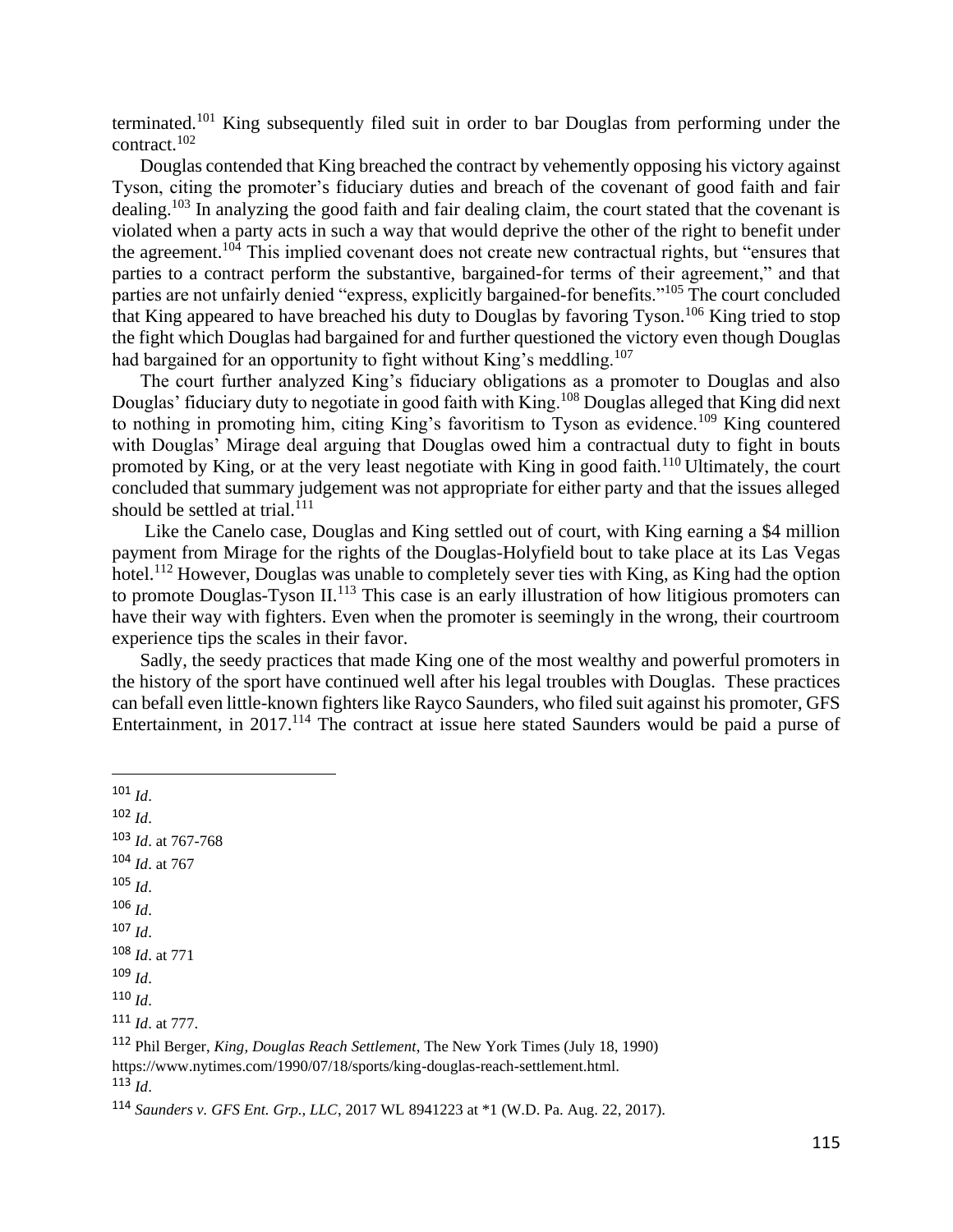\$5,000 as well as travel expenses paid by the promoter.<sup>115</sup> In order to finance his training, Saunders sold his car for \$5,000.<sup>116</sup> Unfortunately, the bout never occurred.<sup>117</sup> As Saunders was approaching the ring, ready to fight, the bout was strangely called off and fans were immediately ushered out of the arena.<sup>118</sup>

Saunders contended that the fight was cancelled because the promoter did not have the funds to pay the fighters.<sup>119</sup> Saunders appeared before the court *pro se*, likely because he lacked the resources to hire an attorney.<sup>120</sup> He attempted to seek relief from the boxing commission under the Ali Act, which allows for a boxer who has suffered economic hardships at the hands of a promoter to recover damages.<sup>121</sup> Because the promoter lacked funds, Saunders sought damages from the DC Boxing and Wrestling Department, which was the regulatory body behind the fight.<sup>122</sup> The court noted that the Ali Act only applies to boxing promoters, and thus dismissed the count.<sup>123</sup>

Saunders further tried to recover by claiming breach of contract, breach of fiduciary duty, tortious interference with a contract and unjust enrichment.<sup>124</sup> However, each of these claims were also dismissed as Saunders did not allege facts sufficient to recover on any of the claims.<sup>125</sup> Saunders' case shows that it is not only the multi-million dollar fighters who can be hurt by the current structure of the sport. Saunders did everything in his power to perform under the deal, but because he signed a bad contract with no money up front, he was burned for it. The Ali Act was meant to help fighters like this have a chance in the legal realm, but Saunders' case highlights just how short the Ali Act came in fixing the issues.

Canelo's former employer, Oscar De La Hoya, is no stranger to courtroom battles, as he himself had a bad breakup with his former promoter, Top Rank.<sup>126</sup> Ironically enough, De La Hoya found himself in a similar situation as his current champion Canelo, with De La Hoya squaring off against super promoter Bob Arum in order to gain freedom from a no longer lucrative contract.<sup>127</sup> De La Hoya had been part of Top Rank since 1992, and amassed over \$150 million dollars over the course of eight years with the promotion group.<sup>128</sup> However, in 2000, De La Hoya sued the promoter alleging breach of contract due to a disagreement in his payment.<sup>129</sup> De La Hoya negotiated for \$15 million dollars but Top Rank would not budge from \$10 million dollars.<sup>130</sup> This

<sup>117</sup> *Id*.

- <sup>118</sup> *Id*.
- <sup>119</sup> *Id*. at \*2

- <sup>121</sup> *Id*.
- <sup>122</sup> *Id*.
- <sup>123</sup> *Id*.

<sup>125</sup> *Id*.

<sup>126</sup> *De La Hoya v. Top Rank, Inc*., 2001 U.S. Dist. LEXIS 25816

<sup>127</sup> *Id*.

<sup>115</sup> *Id*.

<sup>116</sup> *Id*.

<sup>120</sup> *Id*. at \*5 (*pro se* meaning the fighter represented himself in court).

 $124$  *Id.* at \*5-8.

<sup>128</sup> Dean Juipe, *De La Hoya Sues Arum, Wants Out,* Las Vegas Sun (Aug. 30, 2000) https://lasvegassun.com/news/2000/aug/30/de-la-hoya-sues-arum-wants-out/.

 $129$  *Id.*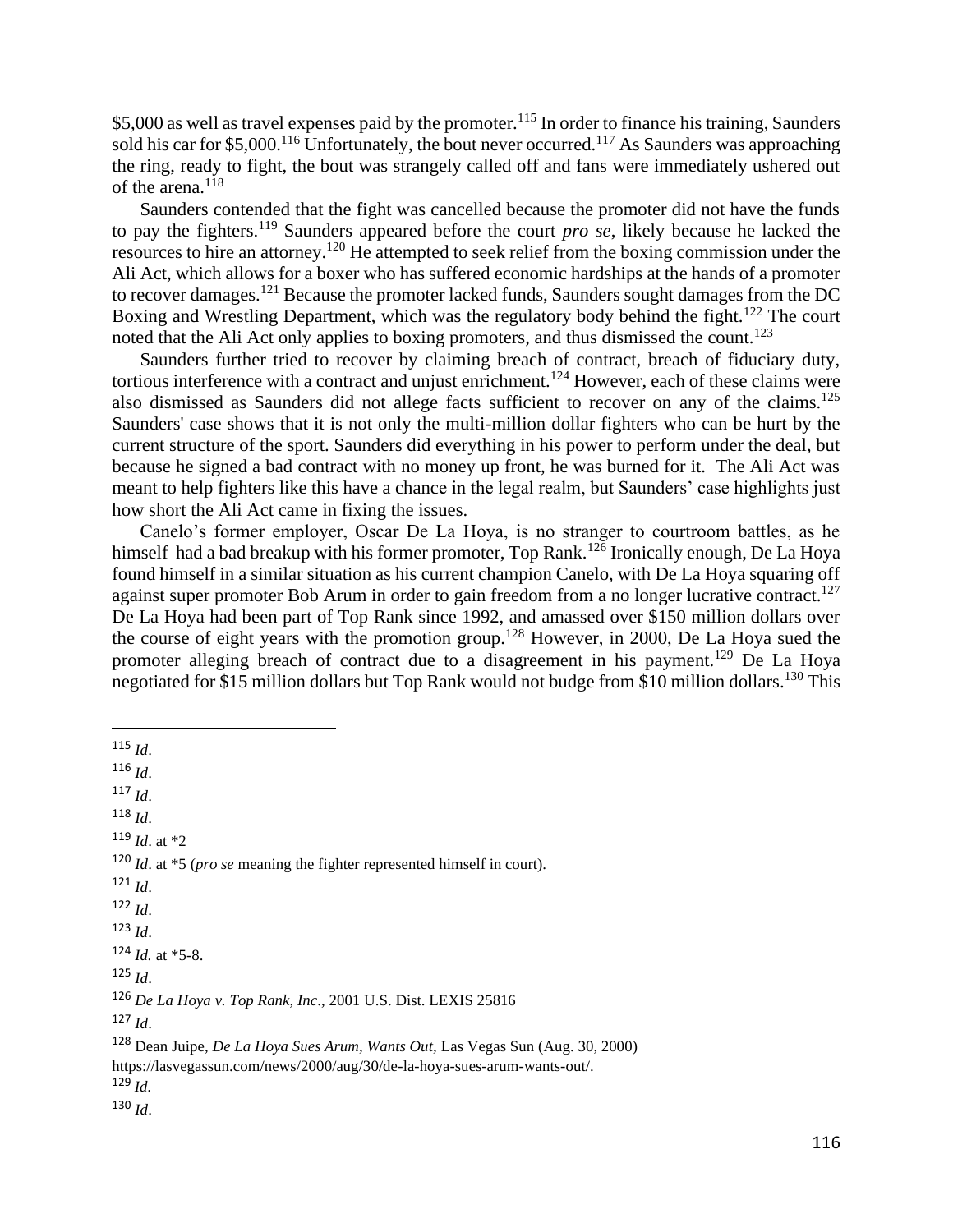led to a 2001 decision handed down by the District Court for the Central District of California, holding that the contact between the two parties was unenforceable.<sup>131</sup>

One of the primary issues of the contract was the opponent provision, which appeared to give selection power to De La Hoya, but in reality all of the power stayed with Top Rank.<sup>132</sup> " De La Hoya's rights of reasonable approval did not prevent Top Rank from directing and controlling his boxing activities because De La Hoya could only approve such arrangements once Top Rank had selected and negotiated them."<sup>133</sup> The court held that Top Rank was attempting to be both De La Hoya's manager and promoter, which led to the contract being void and unenforceable.<sup>134</sup> Many of these same issues that De La Hoya was forced to litigate around by his promoter Bob Arum, he in turn forces his fighter Canelo Alvarez to do the same.

Another example of a promoter using contracts to hamstring their fighters is the case of Rocchigiani v. World Boxing Council.<sup>135</sup> In this case, Plaintiff was Graciano Rocchigiani, a light heavyweight boxer hailing from Germany. In 1997, Rocchigiani was named champion by the WBC, but later his promoter and the WBC attempted to call him "interim" light heavyweight champion in order to dilute his purse for the 1997 bout between him and Roy Jones Jr.<sup>136</sup> The court ruled in favor of the boxer, stating that the WBC as well as the promotional groups involved were attempting to utilize unnecessary jargon in order to cheat a talented fighter out of a belt and a higher prize.<sup>137</sup> This case is yet another example of just how dirty the sport of boxing can be, and how more litigious organizations and groups, such as the World Boxing Council and promoters, can try to sucker punch a less legally informed opponent in their fighters.

<sup>136</sup> *Id*.

<sup>131</sup> *De La Hoya v. Top Rank, Inc*., 2001 U.S. Dist. LEXIS 25816

<sup>132</sup> *Id*.

<sup>133</sup> *Id*. at 19

<sup>134</sup> *Id*. at 31-34

<sup>135</sup> *Rocchigiani v. World Boxing Counsel*, 131 F.Supp.2d 527, 528 (SDNY 2001).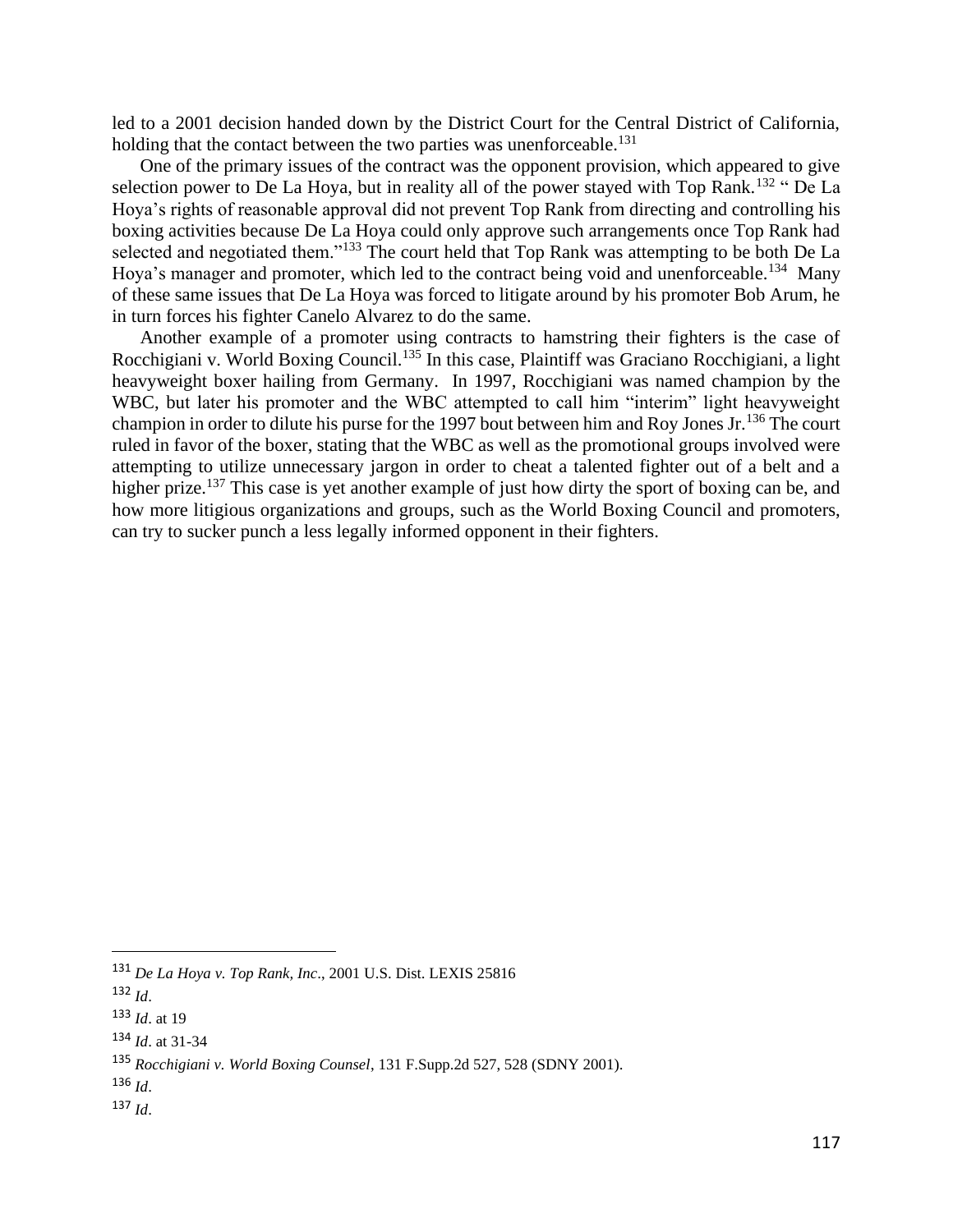#### III. Canelo and DAZN: The Landmark Deal

This section will discuss the deal between Canelo, DAZN and Golden Boy Promotions. First it will discuss the background of the deal and what each party was promised. Next, it will examine the complaint filed by Canelo and his attorneys including the main allegations brought forth. Finally, it will provide an analysis of the out of court resolution and how the resolution highlights the negative relationship of boxers and promoters.

#### A. Background of the Deal: 2018-2020

On October 11th, 2018, DAZN and Golden Boy Promotions entered into a deal to license out Canelo's fights as well as other fighters under the Golden Boy Promotions banner to the streaming platform.<sup>138</sup> DAZN was to pay Golden Boy a \$40 million fee per bout for Canelo to perform. At the time of the signing, Canelo already had booked a December 2018 fight against Rocky Fielding, for which DAZN was to pay a reduced fee.<sup>139</sup> This brought the total number of fights to 11 on the deal between Golden Boy and DAZN.<sup>140</sup> Additionally, Golden Boy was awarded up to ten fight cards per year to be streamed on the platform that could include fighters other than Canelo, highlighting that Canelo was not the only part of the deal for Oscar De La Hoya and his promotion.<sup>141</sup> At the time, Canelo believed that his purse negotiated in the Golden Boy and DAZN contract would flow through Golden Boy directly to Canelo, with the bulk of the fee going to Canelo personally.<sup>142</sup>

Following the deal between DAZN and Golden Boy, Canelo signed a new contract with his promoter in relation to the DAZN agreement on October 17th, 2018.<sup>143</sup> In this contract, Canelo gave Golden Boy the rights to promote and arrange Canelo's next 11 fights, totaling \$385 million.<sup>144</sup> This included \$15 million for the December 2018 fight and \$35 million for each of the next ten bouts.<sup>145</sup> The fights were expected to be on or about May 5th and September 15th of the years 2019 to 2023.<sup>146</sup> Canelo has made it a priority of his to fight on Cinco De Mayo in order to pay homage to his Mexican heritage and create a celebration to his culture around an already significant holiday.<sup>147</sup>

In the deal, De La Hoya made a point to personally assume liability for all the guaranteed payments due from DAZN to Canelo through the promoter.<sup>148</sup> Canelo also specified a cut of the

- <sup>139</sup> *Id*.
- <sup>140</sup> *Id*.
- <sup>141</sup> *Id*.
- <sup>142</sup> *Id*.
- <sup>143</sup> *Id*. at 7

<sup>144</sup> *Id*.

julio-cesar-chavez-jr.

<sup>148</sup> Alvarez Compl. p. 7

<sup>138</sup> Alvarez Compl. p. 6

<sup>145</sup> *Id*.

<sup>146</sup> *Id*.

<sup>147</sup> Arash Markazi, *How Cinco de Mayo Became a Boxing Holiday*, ESPN (May 5, 2017) https://www.espn.com/boxing/story/\_/id/19315783/how-cinco-de-mayo-became-boxing-holiday-canelo-alvarez-vs-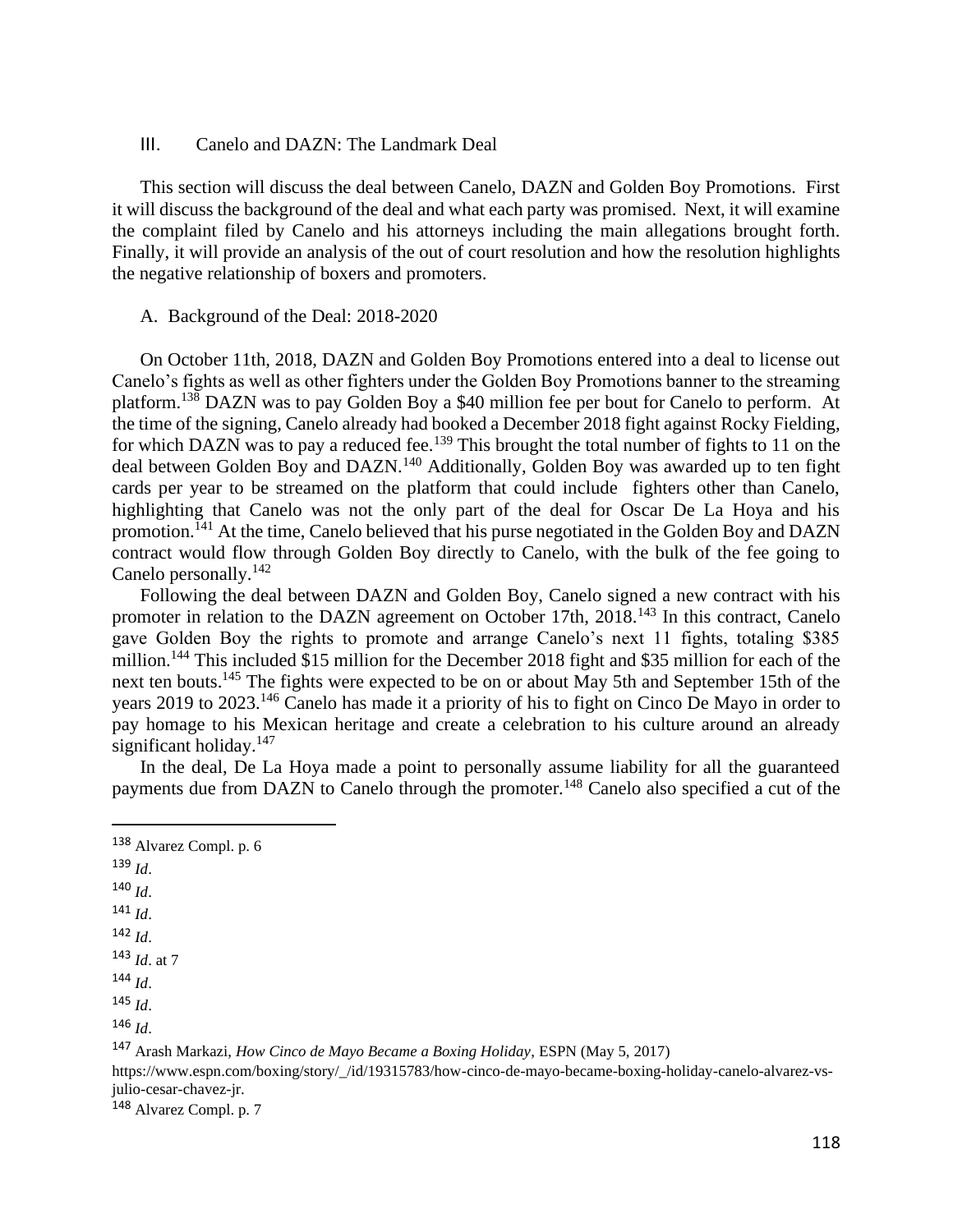gate revenue.<sup>149</sup> It is important to note that the new contract with DAZN did not include pay-perview split because, as a part of the deal, DAZN subscribers would be able to watch the fights on the platform as part of their monthly package.<sup>150</sup>

The primary issue with the Canelo and Golden Boy contract stems from the choice of opponent provision.<sup>151</sup> Aside from the December 2018 bout that was already finalized, the contract did not specify any opponent for Alvarez to face.<sup>152</sup> Moreover, the contract explicitly stated that Canelo's opponents were to be "mutually selected by Alvarez and Golden Boy Promotions, subject to *Alvarez's* final approval, not to be unreasonably withheld."<sup>153</sup> Not a week prior to the execution of Canelo's contract, Golden Boy had already surrendered approval rights for opponents to DAZN.<sup>154</sup> Canelo's contract made no mention of DAZN having approval rights nor did De La Hoya convey to Canelo that DAZN would be in any way involved with the selection of opponents.<sup>155</sup>

Additionally, an issue arose in relation to a specific opponent, Gennady Golovkin, known by many boxing fans around the world as GGG.<sup>156</sup> The contract between Canelo and Golden Boy specifically carved out potential opponents that would be considered more lucrative fights for Canelo. The minimum payment due to Canelo for a fight with Golovkin would be \$35 million, subject to additional compensation for the super fight.<sup>157</sup> However, DAZN was not informed by Golden Boy Promotions that there was a requirement in Canelo's contract for extracontractual negotiations for these premier bouts.<sup>158</sup>

On the same day the Alvarez contract was signed, Canelo also signed a Deed acknowledging that Golden Boy Promotions had already contracted for his next eleven bouts to be broadcast on DAZN even though Alvarez was not privy to any of the terms of that deal.<sup>159</sup> Canelo had made an attempt to secure a copy of the contract between Golden Boy Promotions and DAZN, however, De La Hoya stated that, due to a confidentiality clause in that agreement, he could not produce it.<sup>160</sup> The Deed also made no acknowledgement of a super fight with Gennady Golovkin.<sup>161</sup> Canelo agreed to promote all fights under the deal and the deal also included a confidentiality clause of its own.<sup>162</sup>

- 152 *Id*. at 7
- <sup>153</sup> *Id*.
- <sup>154</sup> *Id*.
- <sup>155</sup> *Id*.
- <sup>156</sup> *Id*. at 8
- <sup>157</sup> *Id*.
- <sup>158</sup> *Id*.
- <sup>159</sup> *Id*.
- <sup>160</sup> *Id*.
- $161$  *Id*.
- $162$  *Id.*

<sup>149</sup> *Id*.

<sup>150</sup> Lance Pugmire, *DAZN Reports 1.2 Million Viewers for Canelo Alvarez-Daniel Jacobs Fight*, Los Angeles Times (May 8, 2017) https://www.latimes.com/sports/boxing/la-sp-boxing-dazn-canelo-jacobs-20190508-story.html. <sup>151</sup> Alvarez Compl. p. 8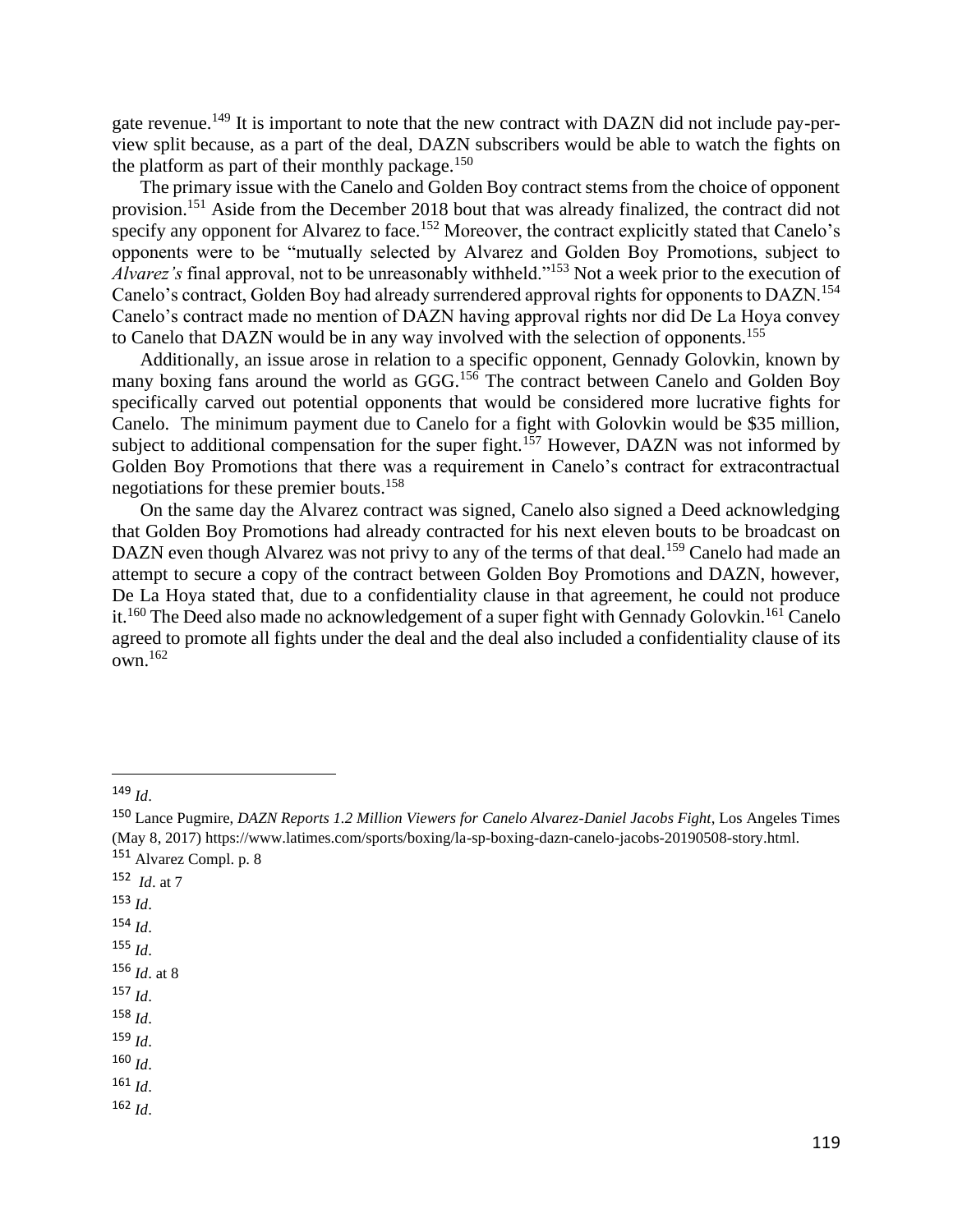This confidentiality clause was not respected the same way the DAZN contract was.<sup>163</sup> In the immediate aftermath of the deal, De La Hoya went on multiple sports news outlets to boast of his record breaking deal.<sup>164</sup> He disclosed the length of the deal and the total amount owed to Canelo, sending shockwaves into the sports world with just how massive the deal was.<sup>165</sup> Although the confidentiality clause was breached, Canelo still began to perform on the contract, as all parties were elated with the overall lucrative deal.<sup>166</sup>

On January 17th, 2019 Canelo fought his second bout on the deal against Danny Jacobs.<sup>167</sup> DAZN was "thrilled" with Canelo's performance, which generated 1.2 million viewers, the most the platform had generated on a fight card.<sup>168</sup> After this fantastic start, things began to sour. In August of 2019, the International Boxing Federation stripped Canelo of his title without his consent or knowledge due to Golden Boy dragging their feet to get another fight scheduled.<sup>169</sup> Canelo had suggested Sergey Derevyanchenko, however this was shot down ultimately costing Canelo his belt.<sup>170</sup> Almost ten years since Sergio Martinez dealt with the same situation, it has happened again, with another excellent fighter being sanctioned by a governing body of boxing due to promoter greed.

Despite this, Canelo still attempted to hold up his end of the contract while the other parties failed him. After being stripped of the IBF belt, Canelo offered Light Heavyweight Champion Sergey Kovalev.<sup>171</sup> This seemingly competitive matchup frustrated DAZN, as they were under the impression Canelo had promised to fight Genady Golovkin in 2019.<sup>172</sup> Canelo discussed the issue with De La Hoya and Golden Boy Promotions only to find out that Golden Boy had made such a promise with DAZN.<sup>173</sup> Until this point, Canelo was not aware that the DAZN contract and his contract could have conflicting provisions.<sup>174</sup>

The parties came together in the fall of 2019 in order to mediate the issue and came to an agreement that Canelo would face Kovalev, but the originally promised September fight window

- $167$  *Id.*
- <sup>168</sup> *Id*.

<sup>169</sup> *Id*.

- <sup>170</sup> *Id*. at 10
- <sup>171</sup> *Id*.
- <sup>172</sup> *Id*.

<sup>173</sup> *Id*. at 11

<sup>163</sup> Dan Rafael, *Canelo Alvarez signs 5-year, 11-fight deal worth minimum \$365 million with DAZN*, ESPN (Oct. 18, 2018) https://www.espn.com/boxing/story/\_/id/25003974/canelo-alvarez-signs-5-year-11-fight-deal-worth-365 million-dazn.

<sup>164</sup> Adam Reed, *Boxing champion Canelo signs the richest deal in sports history with new \$365 million contract*, CNBC (Oct. 18, 2018) https://www.cnbc.com/2018/10/18/boxing-champion-canelo-signs-the-richest-deal-in-sportshistory-with-new-365-million-contract.html; Brian Mazique, *Breaking Down Canelo Alvarez's Monumental 11- Fight, \$365 Million Contract With DAZN*, Forbes (Oct. 17, 2018)

https://www.forbes.com/sites/brianmazique/2018/10/17/breaking-down-canelo-alvarezs-monumental-11-fight-365 million-contract-with-dazn/?sh=6d9be59024ad.

<sup>165</sup> Dan Rafael, *Canelo Alvarez signs 5-year, 11-fight deal worth minimum \$365 million with DAZN*, ESPN (Oct. 18, 2018) https://www.espn.com/boxing/story/\_/id/25003974/canelo-alvarez-signs-5-year-11-fight-deal-worth-365 million-dazn.

<sup>166</sup> Alvarez Compl. p. 9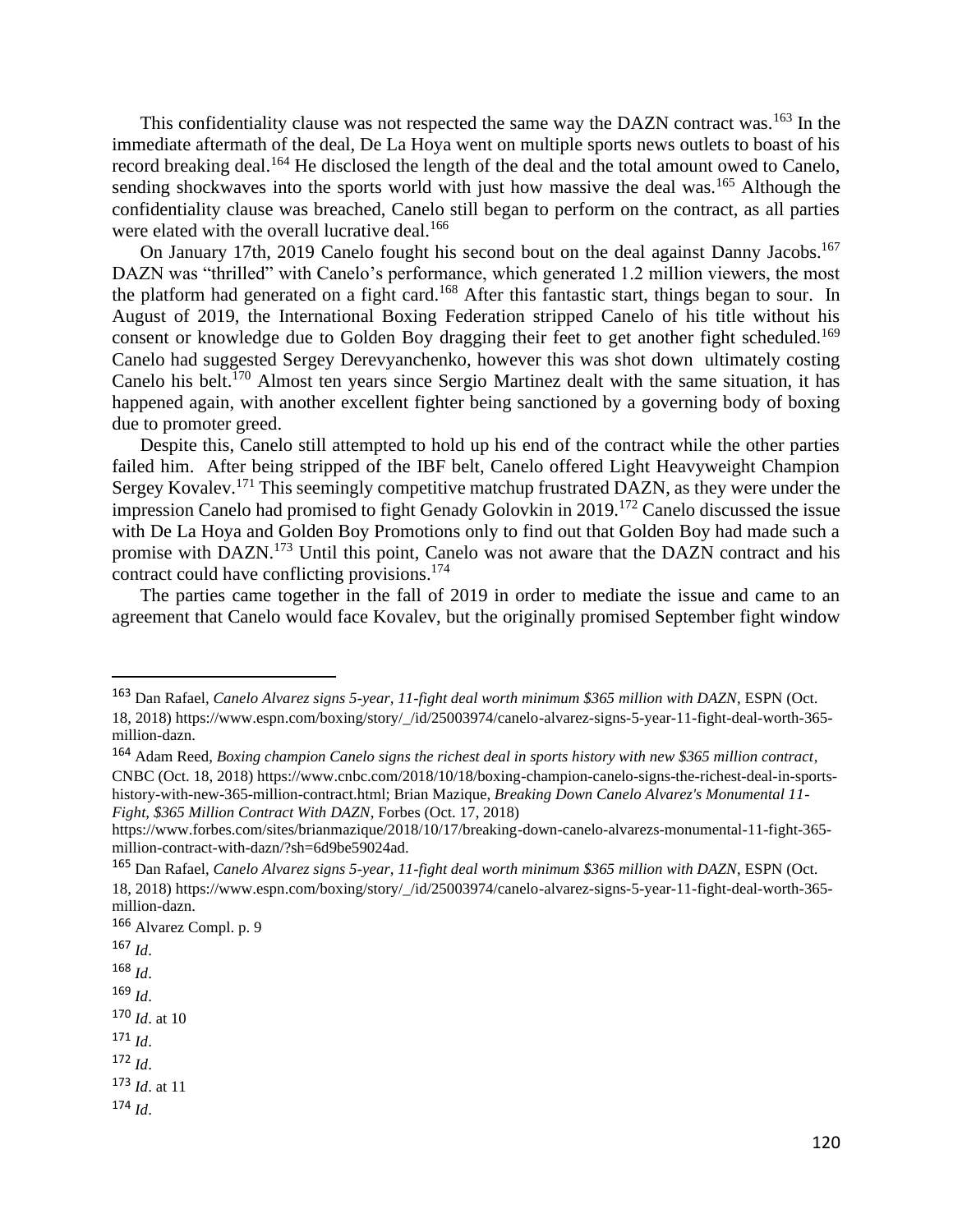would have to be moved to November 2nd.<sup>175</sup> Canelo went on to win the bout, becoming light heavyweight champion in the process.<sup>176</sup> Canelo was also named 'Fighter of the Year' by ESPN, The Athletic, Sports Illustrated, and the Boxing Writers Association of America, yet behind the scenes the fighter's career was plagued with issues.<sup>177</sup> 2019 marked an excellent year for Canelo, having exceeded all expectations set by DAZN, however it was becoming clear that De La Hoya was significantly getting in the way of the fighters success.

With the new year brought new challenges, the COVID pandemic shook the world to its core and Canelo was no exception. From March until May of 2020, negotiations sputtered between the three parties, with the lack of a live gate becoming a seemingly insurmountable issue.<sup>178</sup> Both Canelo and Golden Boy acknowledged that bouts without fans would deprive them of revenue but they inevitably agreed they were willing to forgo that revenue for boxing fans and for DAZN.<sup>179</sup> DAZN asked both parties if they would take immediate payment less than the \$40 million dollars promised licensing fee for 2020 bouts in exchange for delayed or alternate compensation.<sup>180</sup> Golden Boy and Canelo agreed they would "elevate such offers in good faith if they were made."<sup>181</sup>

At this point of the year, time was running short for Canelo to find two opponents to face.<sup>182</sup> Canelo was willing and able to fight in both September and December of 2020 but without resolution as to payment and gate revenue, this would be all but impossible to schedule.<sup>183</sup> In the discussion, the parties acknowledged the agreed upon fee to be paid as well as the agreed upon bouts per year.<sup>184</sup> Despite repeated promises that an alternate offer was imminent, DAZN failed to bring a proposal to Golden Boy and Canelo for several months.<sup>185</sup>

Canelo and Golden Boy continued to bring forward opponents to DAZN but DAZN refused to confirm they were prepared to broadcast the September 2020 bout or that they were prepared to pay the \$40 million dollars.<sup>186</sup> On June 24th, 2020, Canelo's counsel wrote to Golden Boy and DAZN expressing Canelo's concerns about beginning his fight camp on time, and that if Golden Boy and DAZN want him to face an opponent, then they need to affirm their commitments and finalize a fight.<sup>187</sup> DAZN responded by alleging Canelo breached his contract and stated they would not pay the fee, citing Alvarez not fighting Gennady Golovkin in 2019 as a reason for the breach.<sup>188</sup> The streaming platform then offered Canelo a fraction of his licensing fee as payment

- <sup>179</sup> *Id*.
- <sup>180</sup> *Id*. at 14
- <sup>181</sup> *Id*.
- <sup>182</sup> *Id*.
- <sup>183</sup> *Id*.
- <sup>184</sup> *Id*.
- $185$  *Id*.
- <sup>186</sup> *Id*.

<sup>187</sup> *Id*. at 12

<sup>175</sup> *Id*.

<sup>176</sup> *Id*.

<sup>177</sup> *Canelo Alvarez Is The BWAA 2019 Fighter Of The Year*, Boxing Writers Association of America (2019) www.bwaa.org/single-post/2020/01/17/Canelo-Alvarez-Is-The-BWAA-2019-Fighter-Of-The-Year <sup>178</sup> Alvarez Compl. at 13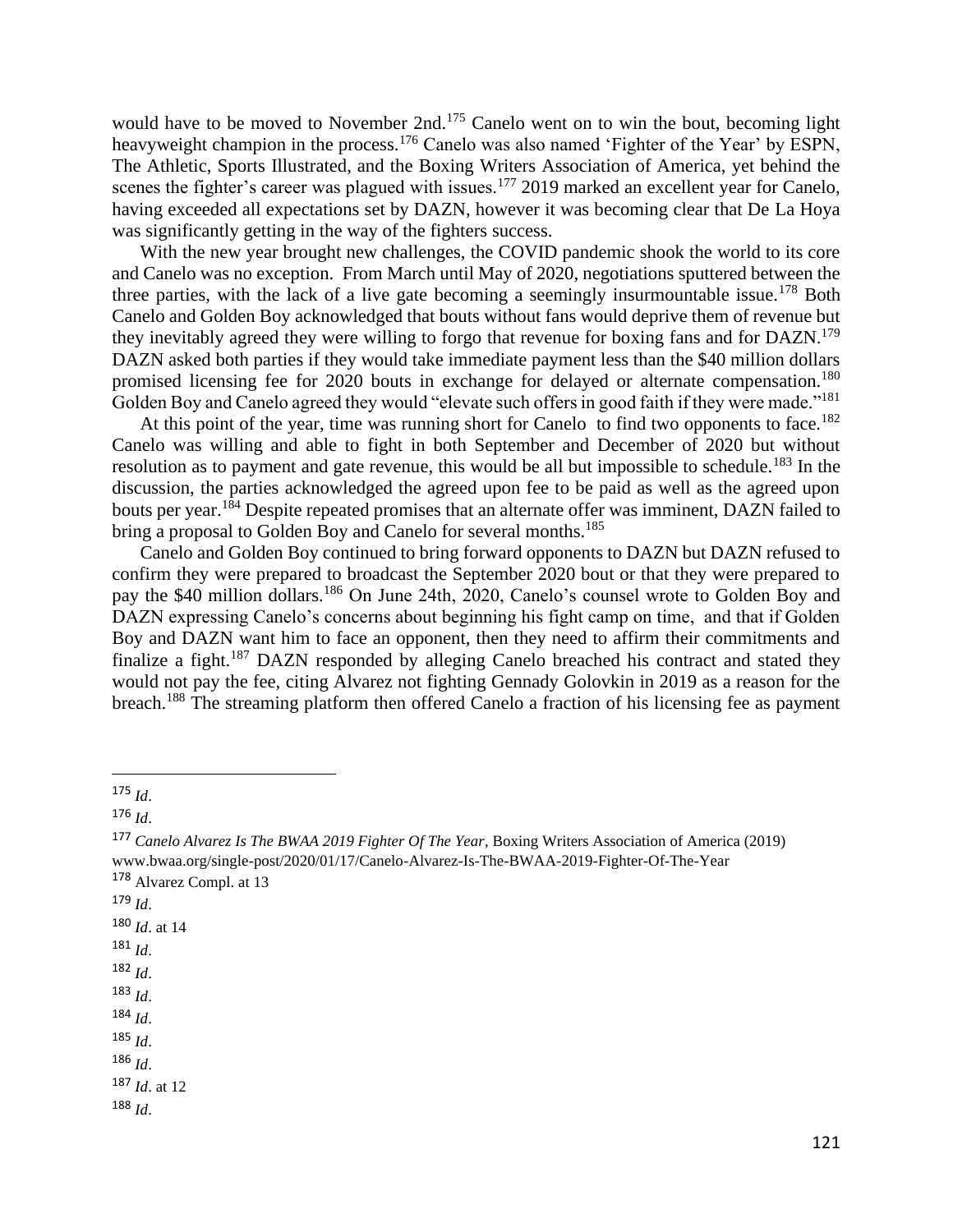as well as DAZN stock ahead of its Initial Public Offering but this package was substantially less than the guaranteed contract price.<sup>189</sup>

Canelo then approached Golden Boy and instructed them to approach other broadcast options for his 2020 bouts. Golden Boy, however, had other fighters to look out for under this deal with DAZN, putting Golden Boy in a difficult situation.<sup>190</sup> Golden Boy still made an effort to find a new partner but was unsuccessful as the payouts for the new deals were nowhere near Canelo's expected \$35 million dollars.<sup>191</sup> In total, Canelo only fought three of the eleven bouts on the deal and was still owed \$280 million dollars.<sup>192</sup>

#### B. The Complaint

Canelo filed a complaint with the Superior Court of the State of California for the County of Los Angeles on September 28th, 2020.<sup>193</sup> In total, he alleged eight counts against his promoter and the streaming service.<sup>194</sup> Canelo alleged two counts of breach of contract; one count of breach of covenant of good faith and fair dealing; intentional interference with contract; one count of intentional interference with prospective economic relations; one count of negligent interference with prospective economic relations; one count of fraud – concealment; and one count of breach of fiduciary duty.<sup>195</sup>

In the breach of fiduciary duty count, Canelo cites the 2019 International Boxing Federation middleweight title issue where Golden Boy agreed Alvarez would be stripped of the belt without his consent.<sup>196</sup> Additionally, Canelo highlighted that when DAZN informed Golden Boy that they would not be paying Canelo's licensing fee, Golden Boy furthered its own interests by securing non-Canelo bouts with the streaming company.<sup>197</sup> In securing fights for its other fighters Golden Boy was not too dissimilar to Don King in the Douglas vs. Tyson bout. King was looking out for one fighter over the other instead of working impartially for both of his fighters.

Another case similarity stems from De La Hoya's own litigation against his former promoter Top Rank. In that case, De La Hoya filed suit because Bob Arum falsely conveyed to De La Hoya that he would have full control over the selection process of his fights. This could not be more spot on to the current situation De La Hoya has put Canelo in. De La Hoya lied to both DAZN and Canelo by giving them each selection rights.<sup>198</sup> The same reason for De La Hoya's messy split with Top Rank is the cause of Canelo's frustration. The fact that De La Hoya would do this to his fighter after the uphill battle he had truly shows his character and why Canelo would be best suited to steer clear of Golden Boy Promotions.

C. Outcome

<sup>189</sup> *Id*. <sup>190</sup> *Id*. at 13 <sup>191</sup> *Id*. <sup>192</sup> *Id*. <sup>193</sup> *Id*. at 23 <sup>194</sup> *Id*. at 1 <sup>195</sup> *Id*. <sup>196</sup>*Id*. ¶ 120. <sup>197</sup>*Id*. at ¶ 121. <sup>198</sup> Alvarez Compl. At ¶ 108.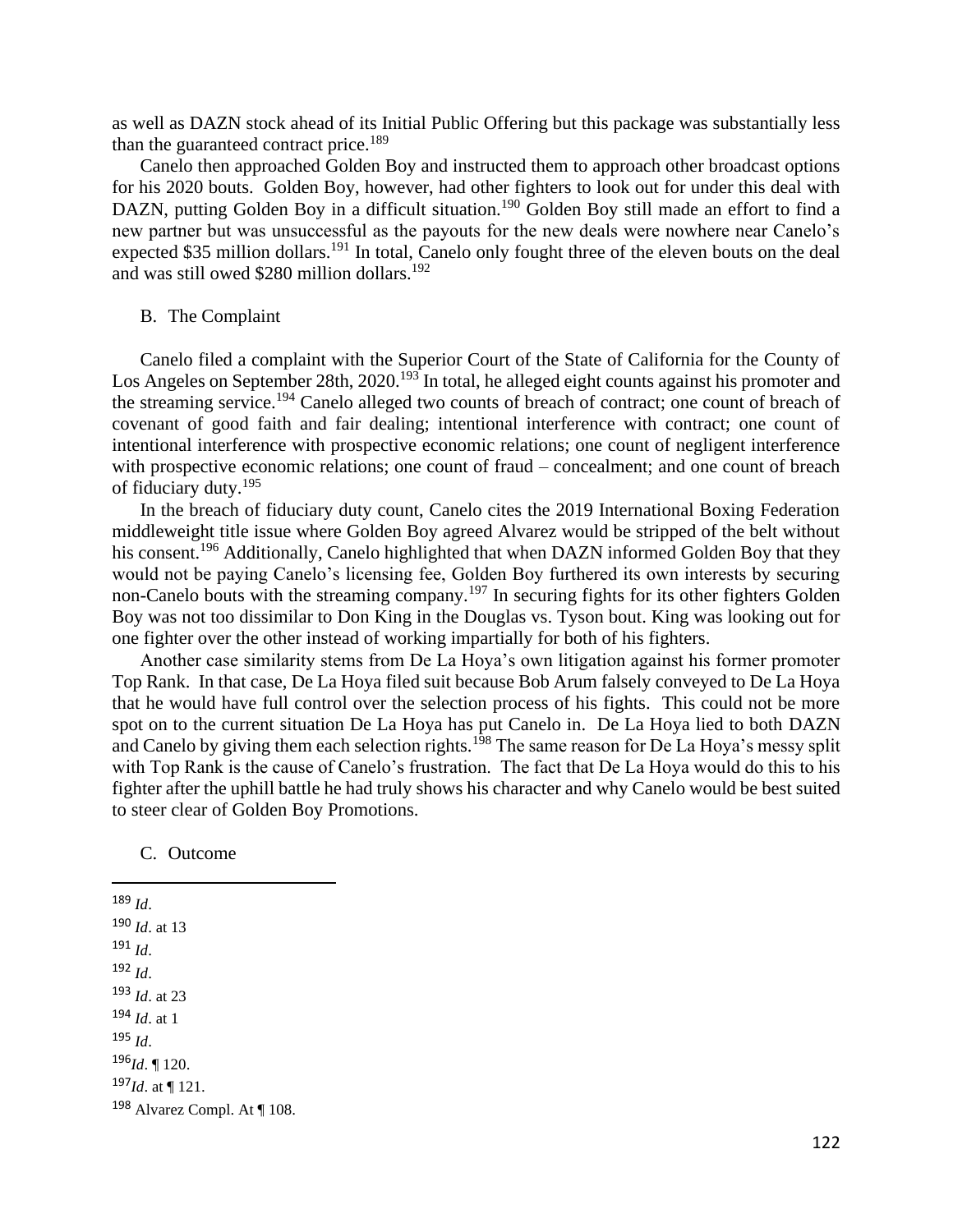In the end, the parties decided to reconcile their differences out of court, however the path there was not easy.<sup>199</sup> The parties underwent extensive negotiations in order to keep the deal alive, but they were unfruitful.<sup>200</sup> As of November 6, 2020 Canelo became a "free agent" with the parties agreeing to walk away from the deal and part ways.<sup>201</sup> For Golden Boy, allowing Canelo to walk away was the best possible decision.<sup>202</sup> In the contract, Oscar De La Hoya conveyed that he was personally liable for the contract price.<sup>203</sup> At that high of a cost, Golden Boy's' business could have been completely shattered had the lawsuit went to trial<sup>204</sup> The promoter had no choice but to free Canelo in order to save itself from a costly damage award. <sup>205</sup>

DAZN would not be free of fault either, considering they had not paid Canelo the agreed upon fee. However, they came out of the deal in a far better position than De La Hoya.<sup>206</sup> Shortly after the settlement, Canelo signed a one fight deal with promoter Eddie Hearn and Matchroom Sports for a bout with Callum Smith that aired December 19, 2020 on none other than DAZN.<sup>207</sup> With Alvarez now in control of his own destiny, it became apparent who the main issue was: Oscar De La Hoya. $208$ 

Eddie Hearn and Matchroom have an exclusive rights deal with DAZN to air all of the promoter's fights, similar to the deal struck by Golden Boy Promotions.<sup>209</sup> With the similarities in the two promoters' deal structures, Canelo appears to be comfortable fighting on DAZN's platform but could not continue with the shady practices of De La Hoya.<sup>210</sup> DAZN has successfully recovered from the discrepancy with boxing's biggest star and is now in a better position than ever as Matchroom and Canelo signed a two fight deal for 2021, keeping the pound for pound best fighter in the world on the network.<sup>211</sup> Canelo expressed that he wishes to continue his deal with

<sup>199</sup> Ben Baby, *Canelo Alvarez a free agent, released from Golden Boy contract*, ESPN (Nov. 6, 2020) https://www.espn.com/boxing/story/\_/id/30267275/sources-canelo-alvarez-free-agent-released-golden-boy-dazncontract.

<sup>200</sup> *Id*.

<sup>&</sup>lt;sup>201</sup> *Id.* ("Free agent" referring to Canelo no longer being under any contract requiring his performance).

<sup>202</sup> Lance Pugmire, *Without Canelo Alvarez, where does Golden Boy go from here?*, The Athletic (Nov. 9, 2020) https://theathletic.com/2185769/2020/11/09/without-canelo-where-does-golden-boy-go-fromhere/?article\_source=search&search\_query=canelo%20alvarez.

<sup>203</sup> *Id*.

<sup>204</sup> *Id*.

<sup>206</sup>*Canelo Alvarez Makes Return to DAZN With Fight On Dec. 19*, Sports Business Journal (Nov. 18, 2020) https://www.sportsbusinessjournal.com/Daily/Issues/2020/11/18/Media/Canelo-

Alvarez.aspx?ana=register\_free\_form\_2\_filled.

<sup>207</sup> *Id*.

<sup>208</sup> *Id*.

<sup>209</sup> Mike Coppinger, *How DAZN — once left for dead — retooled and rebounded with boxing's best schedule, The Athletic* (Mar. 26, 2021) https://theathletic.com/2479645/2021/03/26/how-dazn-once-left-for-dead-retooled-andrebounded-with-boxings-best-schedule/?article\_source=search&search\_query=canelo%20alvarez. <sup>210</sup> *Id*.

<sup>211</sup> *Canelo Alvarez Signs 2-Fight Deal With Eddie Hearn*, Boxing News 24 (Jan. 21, 2021) https://www.boxingnews24.com/2021/01/canelo-alvarez-signs-2-fight-deal-with-eddie-hearn/.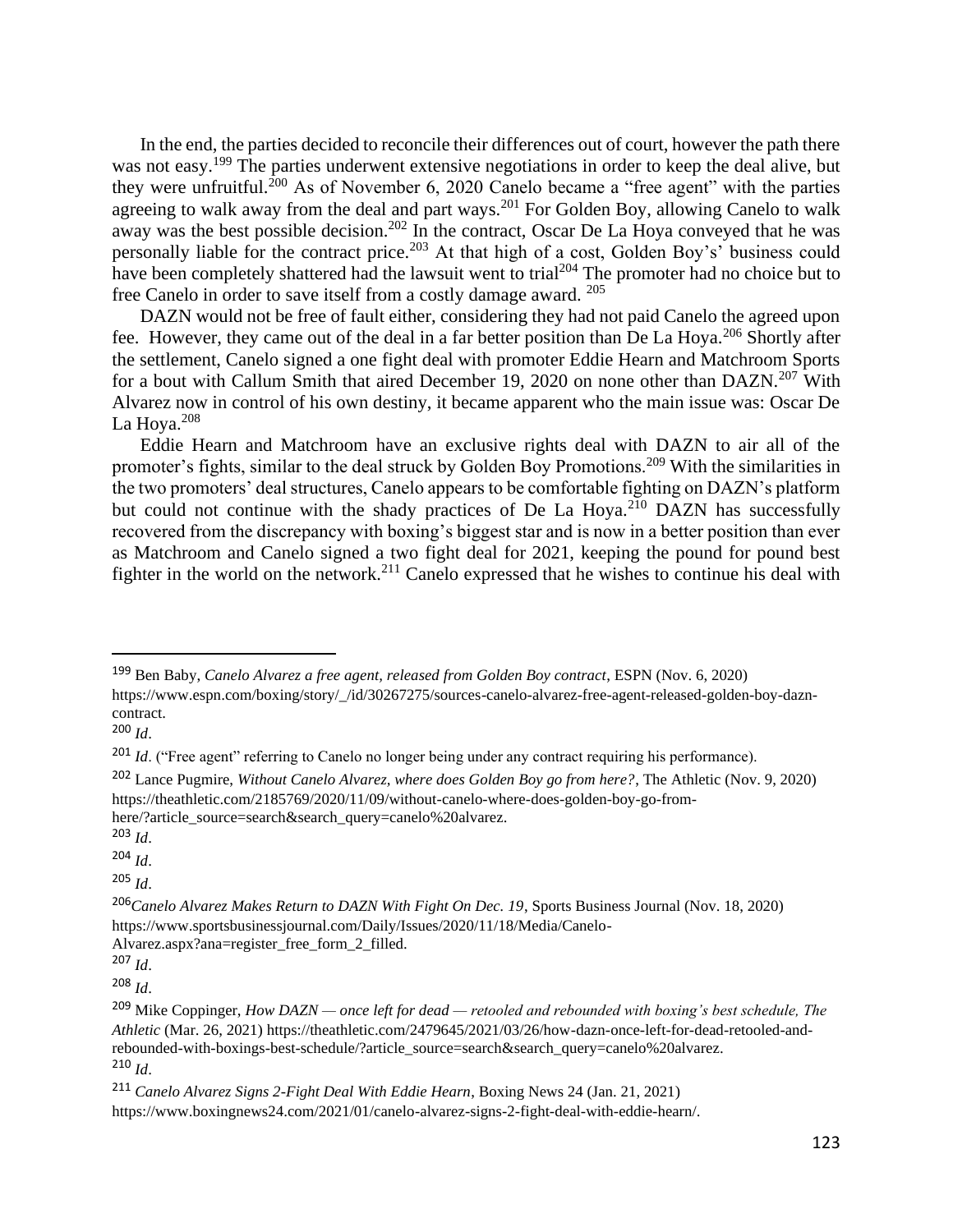Matchroom past this two fight deal, which is great news for DAZN as it would allow it to stream his fights for the foreseeable future.<sup>212</sup>

In an interview with TV Azteca, Alvarez praised the new partnership.<sup>213</sup> "The idea is to continue to work with Eddie Hearn for a very long time. He is the best promoter in the world by far, I love working with him because he is a promoter who cares about even the little details. He never has a problem with his fighters, and he listens to the wishes of his fighters."<sup>214</sup> In this quote Canelo seemingly made one last dig at his former promoter, De La Hoya. Canelo has clearly learned from this case as he goes on to say that he only wants one to two fight deals in this new partnership.<sup>215</sup> With keeping his contracts limited to only a few fights, Canelo increases his flexibility to do what he wants when he wants. He has a desire to be his own boss after the split. Having been burned once by a promotion and losing a year of his career in the process, the world's best fighter is poised to once again stand atop the sport, both inside and outside the ring.

Additionally, it appears that DAZN may ultimately get its coveted third fight in the Canelo vs. Golovkin trilogy, since Golovkin is signed under Eddie Hearn and Matchroom boxing's banner.<sup>216</sup> This will be massive for DAZN in gaining new subscribers and building their already large financial resources to make more super fights in the future.

IV. Impact

The Canelo v. Golden Boy and DAZN lawsuit illustrates the shady dealings in the world of boxing, showing issues the sport has faced for years. Legislation has fallen short in protecting fighters from the predatory business of boxing and keeping fighters out of the legal realm.<sup>217</sup> The cases above and the Canelo complaint show that these legal battles can hinder a fighter's career and severely damage revenue streams for the sport. New developments in the way fans ingest boxing content and the rise of social media platforms could aid fighters in avoiding the consequences of bad promotion.

By 2027, the global pay-per-view market for boxing is projected to reach \$2.7 billion and a major driver of the fifteen percent increase will be streaming platforms.<sup>218</sup> ESPN plus and DAZN are the new giants of the industry, taking over HBO Sports and Showtime Boxing's place at the

<sup>212</sup> Manouk Akopyan, *Canelo Alvarez Seeks Long-Term Relationship With Eddie Hearn As His Promoter*, Boxing Scene (Mar. 15, 2021) https://www.boxingscene.com/canelo-alvarez-seeks-long-term-relationship-with-eddiehearn-his-promoter--156168.

<sup>213</sup> *Id*.

<sup>214</sup> *Id*.

<sup>215</sup> *Id*.

<sup>216</sup>*Golovkin and Hearn Join Forces*, Matchroom (Aug. 22, 2019)

https://www.matchroomboxing.com/news/golovkin-and-hearn-join-

forces/#:~:text=Gennadiy%20Golovkin%20and%20Eddie%20Hearn,beginning%20with%20the%20Golovkin%20v s.

<sup>217</sup> *See Generally* Burstein *supra*.

<sup>218</sup>Sherry James, *Live Streaming Pay-Per-View Market Size Worth \$2.3 Billion By 2027: Grand View Research, Inc*., Cision PR Newswire (Jan. 28, 2021) https://www.prnewswire.com/news-releases/live-streaming-pay-per-viewmarket-size-worth-2-3-billion-by-2027-grand-view-research-inc-301216915.html.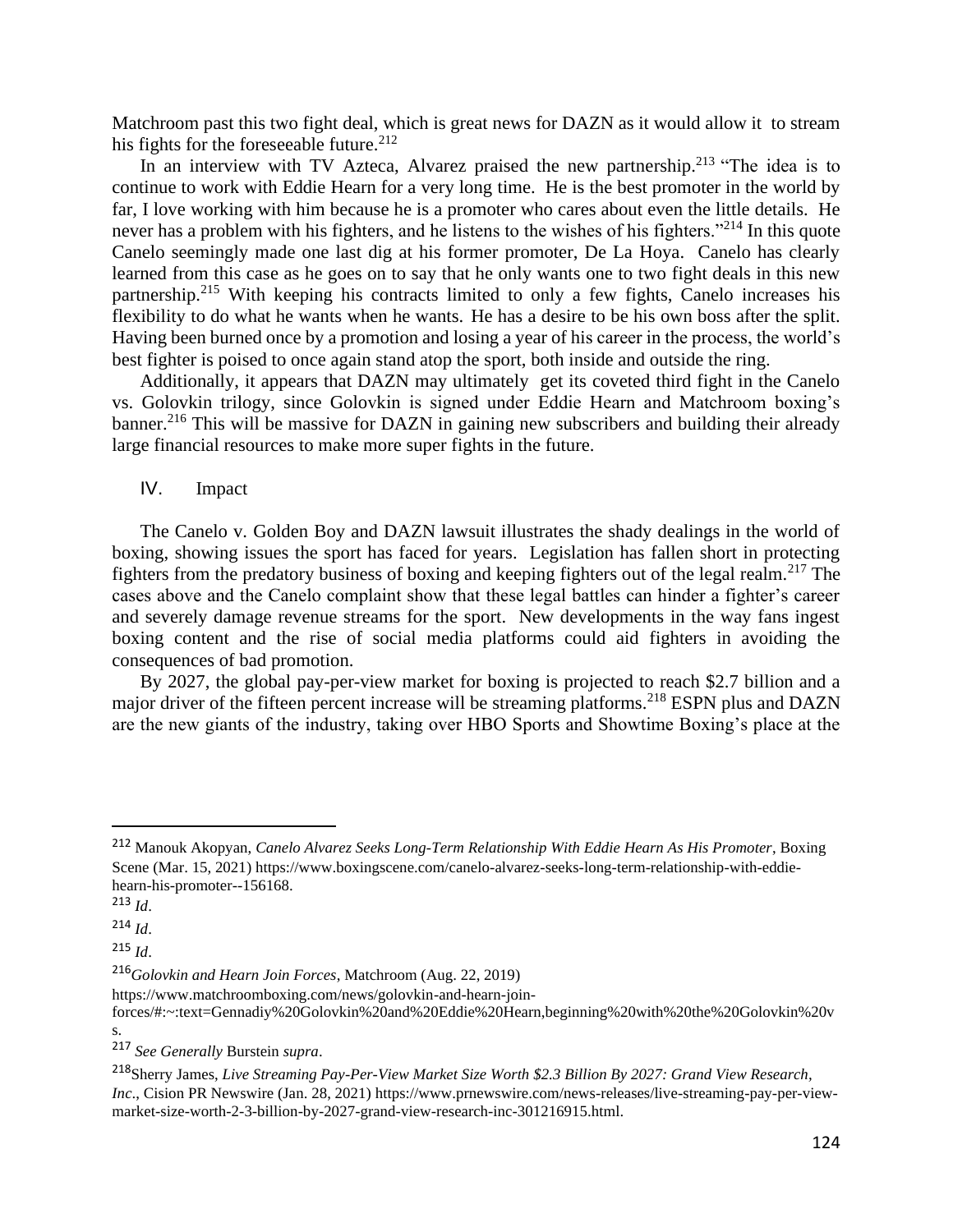mountain top.<sup>219</sup> DAZN has been coined "the Netflix of sports" and used boxing as its main pillar to build the brand.<sup>220</sup> Matchroom Boxing and DAZN have an eight-year \$1 billion agreement for the streaming rights for all of the promoter's fights.<sup>221</sup> DAZN is serious about its spending and its desire to hold the sport's most premier bouts, culminating in the richest single athlete guaranteed contract in history with Canelo.<sup>222</sup> Even though that deal ultimately failed, it shows that the company is not afraid to flex its financial prowess, spending between \$1 billion and \$1.5 billion on sports rights annually.<sup>223</sup> DAZN's continued growth has allowed the streaming platform to reach over two-hundred countries worldwide.<sup>224</sup> Their direct to consumer model makes it possible for any sports fan to stream live events so long as they have an internet connection, something that traditional cable companies like Showtime and HBO could not offer.

ESPN plus is similarly situated but with an already established network like ESPN behind it, cornering even more of the market than its primary competitor in DAZN.<sup>225</sup> ESPN inked a sevenyear deal with promoter Top Rank that includes a staggering fifty-four live events per year.<sup>226</sup> The deal runs through 2025, cementing ESPN plus as a premier direct to consumer hub.<sup>227</sup> Additionally, ESPN struck a deal with the Ultimate Fighting Championship and CEO Dana White in order to include the promotion under its ESPN plus banner.<sup>228</sup> The UFC deal is a massive \$1.5 billion, showing that ESPN is willing to put serious investments into combat sports and allow consumers ease of access through an online platform.<sup>229</sup>

The way DAZN and ESPN are pushing direct to consumer options for fight fans indicates that it will not be long before deals directly with fighters like Canelo's with DAZN are the norm. This begs the question: with the advent of streaming, will promoters be thrown to the wayside?<sup>230</sup> After all, these companies have a large amount of resources at their disposal, they could be better off avoiding bad faith negotiators like Oscar De La Hoya in order to ensure fighters stay out of legal battles and in the ring. De La Hoya found himself ditching his promoters in the wake of the courtroom battle with Top Rank and found success in his own promotion.<sup>231</sup> Floyd Mayweather is another example of a superstar fighter venturing out onto his own, paying promoter Top Rank

- <sup>223</sup> *Id*.
- <sup>224</sup> *Id*.

<sup>219</sup> Kori Hale, *DAZN's \$1 Billion IPO Plan Not Enough To Deliver ESPN A TKO*, Forbes (Aug. 26, 2020) https://www.forbes.com/sites/korihale/2020/08/26/dazns-1-billion-ipo-plan-not-enough-to-deliver-espn-atko/?sh=5226ab693d5e.

<sup>220</sup> *Id*.

 $^{221}$  *Id*.

 $222$  *Id.* 

<sup>225</sup> *Id*.

<sup>226</sup> Bill King, *ESPN+ and Top Rank land a direct hit in the fight game*, Sports Business Journal (Nov. 15, 2018) https://www.bizjournals.com/losangeles/news/2018/11/15/espn-and-top-rank-land-a-direct-hit-in-the-fight.html. <sup>227</sup> *Id*.

<sup>229</sup> *Id*.

<sup>230</sup> Chris Mannix, *Why Aren't More Major Fights Being Made in Boxing?*, Sports Illustrated (Jan. 14, 2019) https://www.si.com/boxing/2019/01/14/boxing-promoters-fighters-contracts-errol-spence.

<sup>231</sup> Matt Foley, *The Rise Of The Self-Promoting Brawler*, OZY (Mar. 4, 2018) https://www.ozy.com/the-new-andthe-next/the-rise-of-the-self-promoting-brawler/83023/.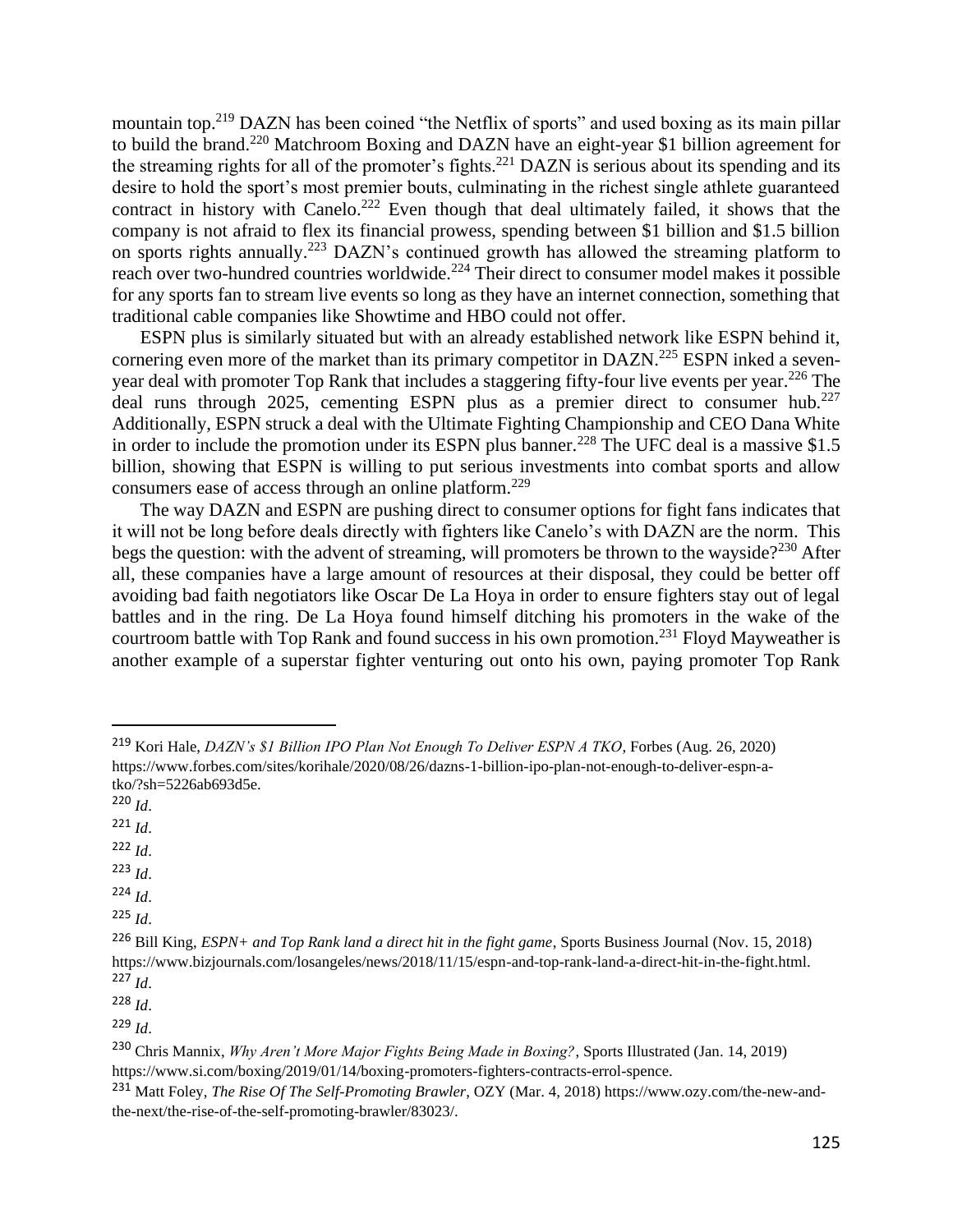\$750,000 to buy himself out of his contract.<sup>232</sup> More recently, Errol Spence has taken this path in self-promoting in order to take ownership of his career and begin his promotional group.<sup>233</sup>

It is clear the law will not help these fighters get away from the seedy business of boxing and it will become more and more common that fighters choose to branch off in the aftermath of Canelo's deal. If the most lucrative deal in boxing history can be ruined by the greed of the promoter, other fighters will be more and more weary to sign on the dotted line. Fighters do not want to waste a critical year of their prime battling contracts in a courtroom as Canelo did. Moreover, streaming companies like DAZN will now be more careful with who they deal with. Even though DAZN came out relatively unscathed, in the next deal they might not be so fortunate.

Ryan Garcia, one of Golden Boy Promotions' most promising young stars, recently expressed his frustration with his promoter, stating "the promoters work for the boxers."<sup>234</sup> De La Hoya refused to listen to his young fighter in who he wanted to fight next in Gervonta Davis.<sup>235</sup> This would be an extremely lucrative fight but De La Hoya refuses to make it.<sup>236</sup> Garcia, who has a massive social media presence averaging two million likes per post, is now considering a split from the promoter because he feels as though his career is being controlled in a way that is less than beneficial for his stardom.<sup>237</sup> With young fighters gaining so much influence from social media platforms, promoters do less and less work when it comes to actually *promoting* the fight.<sup>238</sup> Fighters like Garcia are becoming more and more savvy with their self-promotion online with the era of cable pay-per-views all but gone, this new generation of fighters could avoid the promoters who have plagued the sport for decades.

As streaming begins to gain more and more financial power, do not be surprised if they take their direct to consumer model to the negotiation table with fighters. Due to the introduction of streaming platforms and the rise in social media popularity in fighters, the role of the promoter could become obsolete in the not-so-distant future. The downside of promoters having too much power has been shown through the numerous legal battles that fighters have had to endure over the last fifty plus years. It is time for fighters to take control of their own careers and finances by ditching promoters altogether. In the next few years we should see streamers leave promoters to the wayside in favor of direct to fighter deals in order to keep the bouts running on schedule and out of the legal arena.

V. Conclusion

There is no doubt that boxing has a history of dirty business. This comment has shown that predatory practices have plagued the sport in the twentieth and twenty-first centuries. With technology commanding the attention of the masses, it is time for fighters to take advantage.

<sup>232</sup> *Id*.

<sup>233</sup> *Id*.

<sup>234</sup> Tim Compton, *Ryan Garcia Upset With De La Hoya, 'Don't Lie On Me'*, Boxing News 24/7 (Feb. 16, 2021) https://www.boxing247.com/boxing-news/gg-2/170811.

<sup>235</sup> *Id*.

<sup>236</sup> *Id*.

<sup>237</sup> Tim Compton, *Ryan Garcia Upset With De La Hoya, 'Don't Lie On Me'*, Boxing News 24/7 (Feb. 16, 2021) https://www.boxing247.com/boxing-news/gg-2/170811.

<sup>238</sup> Josh Katzowitz, *Ryan Garcia—Boxing And Social Media Star—Is Using His Leverage To Enhance His Careers*, Forbes (Feb. 13, 2020) https://www.forbes.com/sites/joshkatzowitz/2020/02/13/ryan-garciaboxing-and-socialmedia-staris-using-his-leverage-to-enhance-his-careers/?sh=24c3570e1b6b.